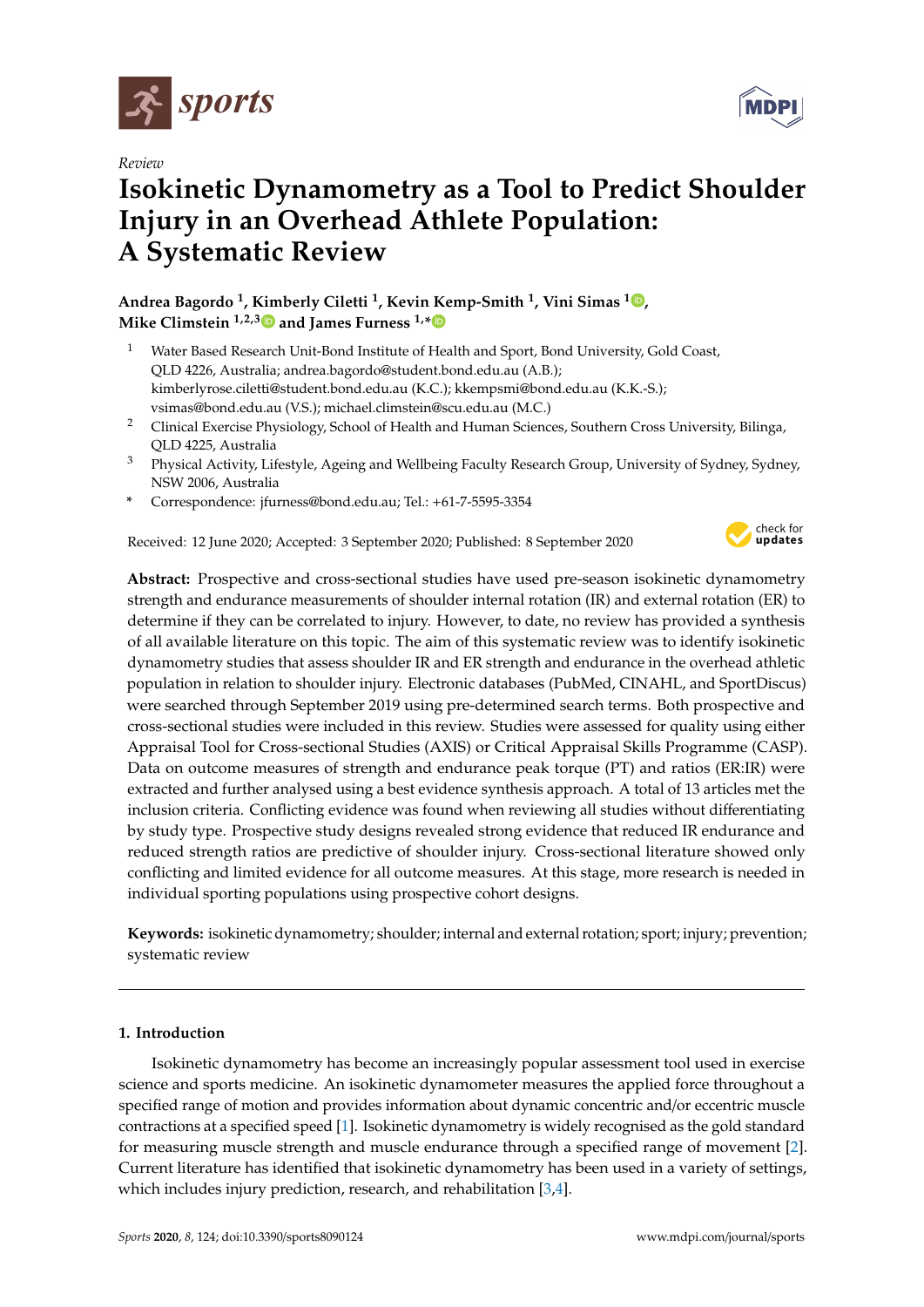In the sporting population, isokinetic dynamometry has many uses, which includes: (1) as a pre-season measure to determine baselines for return to play criteria [\[4\]](#page-17-2) and measuring muscle imbalances to predict injuries in the lower limb [\[3\]](#page-17-1), (2) as a profiling tool for athletes within their sport in relation to gender, age, or body mass [\[5](#page-17-3)[–7\]](#page-17-4), (3) as a comparison tool to differentiate between levels of sport [\[8\]](#page-17-5), playing position [\[9\]](#page-17-6), and pre-season and post-season strength measurements [\[10\]](#page-17-7), (4) as part of a return to sport criteria following anterior cruciate ligament reconstruction [\[11,](#page-17-8)[12\]](#page-17-9) or hamstring injuries [\[13\]](#page-17-10), and (5) to determine strength imbalances between muscle groups as a method to improve performance [\[14\]](#page-17-11). The focus of the previously mentioned studies has been on the lower limb, revealing a large gap in the literature for the upper limb, specifically the shoulder.

The evaluation of the shoulder is often used to assess functional stability, dynamics, and muscular performance (strength, speed, and endurance) in sports that are predominantly overhead. Additionally, isokinetic dynamometry evaluation has also been used to determine profiles or athletes and patients who demonstrate shoulder abnormalities. This evaluation has been used in clinical decision-making and rehabilitation [\[15–](#page-17-12)[17\]](#page-17-13).

Shoulder injuries are a major concern with overhead sports such as volleyball, baseball, handball, rugby, swimming, and surfing due to their high rate of reported injury. The incidence of shoulder injuries in the overhead sporting population has been described in the literature as 0.2/1000 h and 1.8/1000 h [\[18–](#page-17-14)[20\]](#page-17-15). Furthermore, overuse injuries at the shoulder have been reported to be 10% and 37%, respectively [\[18](#page-17-14)[,19\]](#page-17-16). In one swimming cohort, shoulders were found to be the most common site of injury accounting for 38% of major injuries [\[21\]](#page-17-17). Furthermore, a study conducted by Furness et al. [\[22\]](#page-17-18) found the main, acute injury-prone location in recreational and competitive surfers was the shoulder (16.4%). The typical movement pattern required in overhead sports consists of shoulder internal rotation (IR) and external rotation (ER). Given the primary movements used in throwing and swimming, the current study chose to focus on shoulder IR and ER since it most similarly replicates the actions and requirements seen in overhead sports and can be most accurately tested. With such high incidence rates of shoulder injuries, prevention is key to reduce the risk of injury in any athlete.

Injury prevention is an important aspect of modern sports medicine. Approximately 22% of athletes with shoulder injuries are out of play for more than three weeks [\[23\]](#page-17-19). Therefore, coaches, physiotherapists, athletic trainers, strength and conditioning specialists, and athletes themselves all value information on how they can best reduce the risk of injury and decrease time lost from training and competition. In addition, one study following major league baseball players found that only half of pitchers with pre-season shoulder injuries returned to compete in the same season and, of those, half experienced re-injury that prevented them from playing for the remainder of the season [\[24\]](#page-18-0). Isokinetic dynamometry has been used to help predict and prevent injuries as previously mentioned above. To date, there are inconsistencies in the literature on strength disorders in relation to soft tissue injury. Articles have found that strength imbalances assessed by isokinetic dynamometry are linked to injury [\[3\]](#page-17-1) while others show that it is not a predictor [\[25\]](#page-18-1). Numerous articles provide recommendations on the rehabilitation of strength imbalances to prevent injury [\[26](#page-18-2)[–29\]](#page-18-3). However, there is conflicting evidence to support that strength imbalances lead to shoulder injuries. A recent systematic review on risk factors and prevention of shoulder injuries in overhead sports showed that the evidence for prevention measures in this population is limited [\[30\]](#page-18-4). However, this review did not include the use of isokinetic dynamometry.

Following a thorough and extensive review of the literature, there is currently no systematic review specific to strength measurements of shoulder IR and ER measured using isokinetic dynamometry IR, ER and IR, ER ratios and association with injury. Given the high rate of shoulder injury across a variety of overhead predominant sports, assessment of IR and ER via isokinetic dynamometry may provide valuable insight into injury prevention. Therefore, the aim of this study was to systematically review the literature and identify studies using isokinetic dynamometry to assess shoulder IR and ER strength and endurance in the overhead athletic population in relation to shoulder injury.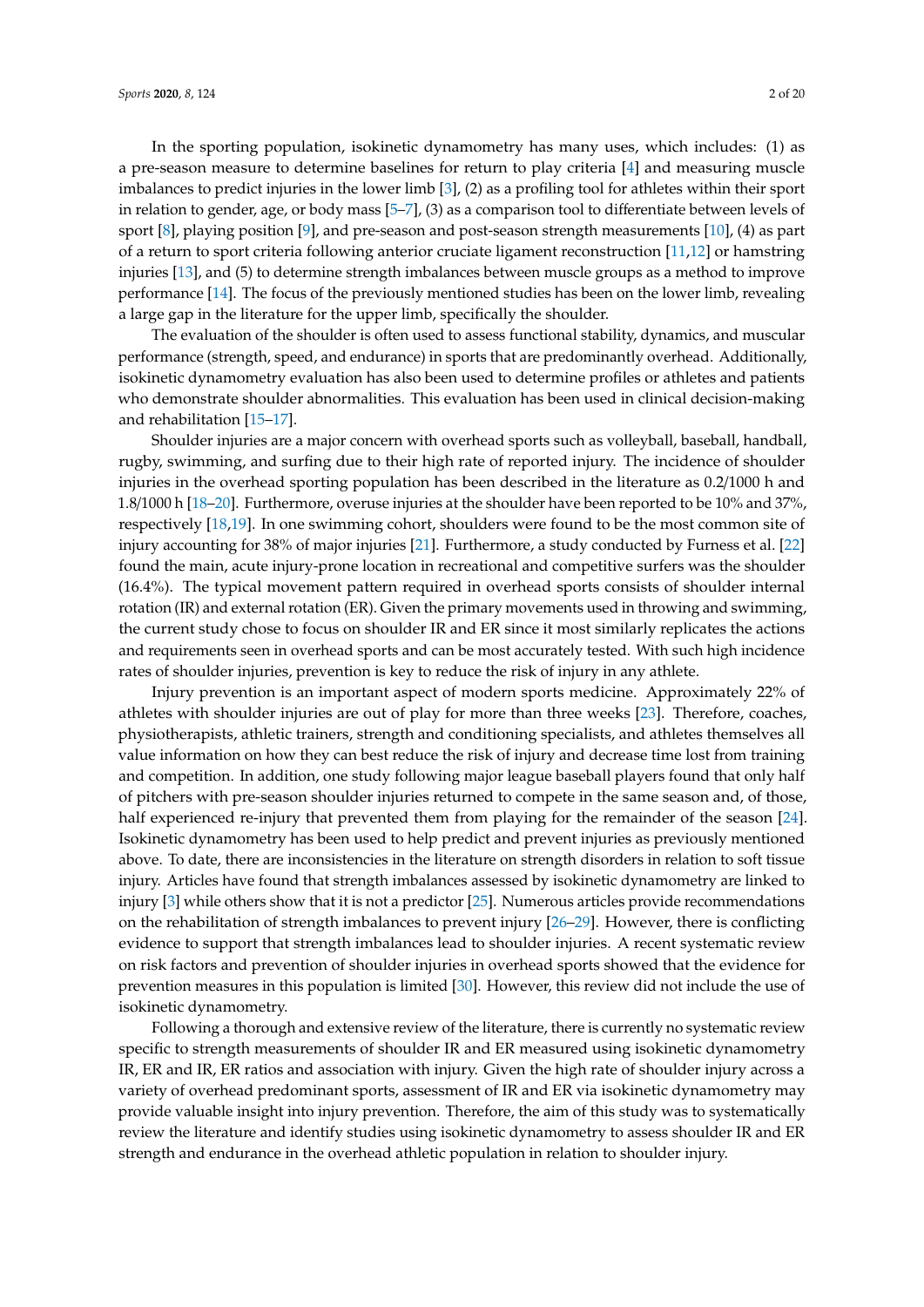## **2. Materials and Methods**

## *2.1. Study Design*

The study followed the methodology proposed in the Preferred Reporting Items for Systematic Reviews (PRISMA) statement [\[31\]](#page-18-5). In line with the PRISMA guidelines, a detailed search strategy was developed (Table [1\)](#page-2-0), and a search was conducted and uploaded to the EndNote reference management software (EndNote X8.0.1, Clarivate Analytics, Boston, MA, USA) on 24 September 2019. A systematic literature review protocol was developed prospectively prior to data extraction and critical appraisal.

<span id="page-2-0"></span>

| <b>Database</b>               | <b>Search Terms</b>                                                                                                                                                                 |
|-------------------------------|-------------------------------------------------------------------------------------------------------------------------------------------------------------------------------------|
|                               | (Biodex OR Cybex OR isokinetic* OR isotonic OR concentric<br>OR eccentric OR "peak torque" OR dynamomet")<br><b>AND</b><br>(Shoulder* OR Glenohumeral OR "Rotator Cuff" OR "rotator |
|                               | muscles" OR "upper limb" OR "upper extremity")<br><b>AND</b>                                                                                                                        |
| PubMed, CINAHL & Sport Discus | (swim* OR water-based OR surf* OR kayak* OR "water polo"<br>OR "water sport" OR Baseball OR softball OR cricket OR<br>volleyball OR "arm wrestling" OR sport OR sports OR sporting  |
|                               | OR athlete* Or player* OR handball or rugby or basketball)<br><b>AND</b>                                                                                                            |
|                               | (Injury OR injuries OR Strength OR "risk factors" OR<br>preseason OR "weakness")                                                                                                    |
|                               | <b>AND</b>                                                                                                                                                                          |
|                               | (Prospective OR prediction OR prevention OR predictor OR<br>risk)                                                                                                                   |

|  |  |  | <b>Table 1.</b> Search strategy used for the database search. |  |  |  |  |  |  |  |
|--|--|--|---------------------------------------------------------------|--|--|--|--|--|--|--|
|--|--|--|---------------------------------------------------------------|--|--|--|--|--|--|--|

# *2.2. Search Strategy*

A comprehensive, multi-step search strategy using PRISMA guidelines was conducted to identify relevant studies regardless of publication date. The databases searched were chosen based on their large number of peer-reviewed material in this area of interest and included: PubMed, SPORTDiscus, and CINAHL. The final search was designed with the aid of an experienced librarian at the Bond University Library, Gold Coast, Australia.

Search terms were identified by completing a rapid literature review, testing different key words, and discovering the common terms used in research relevant to this review. The search was conducted using search terms from five key subject areas: isokinetic dynamometer, shoulder, sport, injury, and prevention (Table [1\)](#page-2-0). The Boolean Operators "OR" and "AND" were used to combine the search terms within and between each of the five subject areas, respectively. Researchers also conducted independent searches on Google Scholar using the question and statement, "Is isokinetic dynamometry predictive of shoulder injury in athletes?" and "Pre-season use of isokinetic dynamometry." Search strategies did not need to be adjusted per database and no MeSH terms were included in the final search strategy.

#### *2.3. Study Selection*

Search results were imported into the EndNote reference management software where duplicate records were removed by variations of the title, author, and date. Titles and abstracts of retrieved articles were screened against predetermined eligibility criteria (details below). Any title and abstract that did not clearly investigate the shoulder strength or endurance of athletes using isokinetic dynamometry in relation to injury were discarded as being not relevant. After the initial screening, the full texts deemed eligible were retrieved for further analysis by two of the authors. The PRISMA diagram (Figure [1\)](#page-3-0) outlines the search process in its entirety.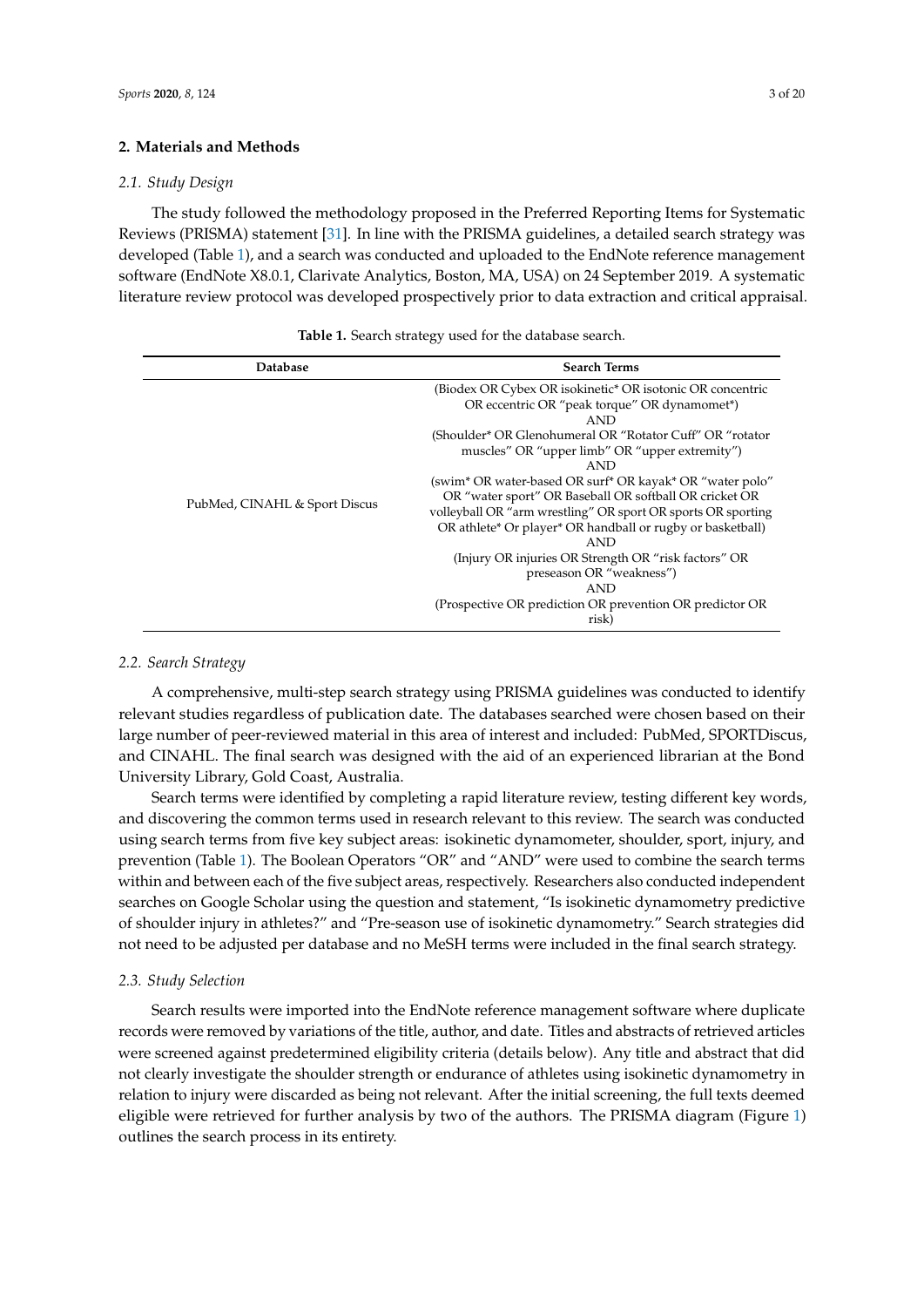<span id="page-3-0"></span>

**Figure 1.** PRISMA flow diagram showing the literature search, screening, and eligibility results. **Figure 1.** PRISMA flow diagram showing the literature search, screening, and eligibility results.

## *3.2. Critical Appraisal Results 2.4. Eligibility Criteria*

Eligibility criteria were discussed and agreed upon by all investigators prior to screening articles to best answer the research question "Is shoulder strength and endurance assessed by isokinetic dynamometry associated with shoulder injury in overhead sports?". Studies were included if they  $\Gamma$  critical approximation critical approximation over  $\Gamma$  which case ( $\sim 0.71$  ) and  $\sim 0.77$  and  $\sim 0.77$ were in English, published in a peer-reviewed journal, with the full-text available and no set limit on the date of publication. Human participants (male or female) of any age and playing level, from any overhead sport (overhead sport: sport in which an athlete must repetitively lift the arm above head), were eligible. Studies included needed to utilise isokinetic dynamometry as an intervention and be either observational design (prospective or retrospective cohort study or cross-sectional study) to ensure all existing literature meeting the aim would be reviewed. Additionally, studies needed to examine shoulder strength and/or endurance, include shoulder IR and ER as a measurement outcome, and either analyse the risk of injury (prospective or retrospective cohort) or compare uninjured versus uninjured participants (cross-sectional). Any study not meeting the inclusion criteria or that only profile strength values or injuries in a sporting population and did not link outcomes to injury were excluded.

To minimise bias, search terms were specific to the research question, duplicates were removed, and an inclusion/exclusion criterion were established prior to screening a limit of inclusion bias. To limit selector bias, two researchers independently screened and selected studies, any disagreements regarding which studies should move to the next stage were resolved by discussion and consensus.

Studies that met the inclusion criteria were retrieved in full and assessed in detail against the inclusion criteria. Full-text studies that did not meet the inclusion criteria were excluded and reasons for exclusion are provided in the PRISMA flow diagram (Figure [1\)](#page-3-0). Full-text articles that met the inclusion criteria underwent a process of critical appraisal. The results of the search are presented in the PRISMA flow diagram (Figure [1\)](#page-3-0). Any disagreements between the reviewers were resolved through discussion or by a third researcher. Through this approach, search bias, duplication bias, inclusion criteria bias, and selector bias were limited [\[32\]](#page-18-6).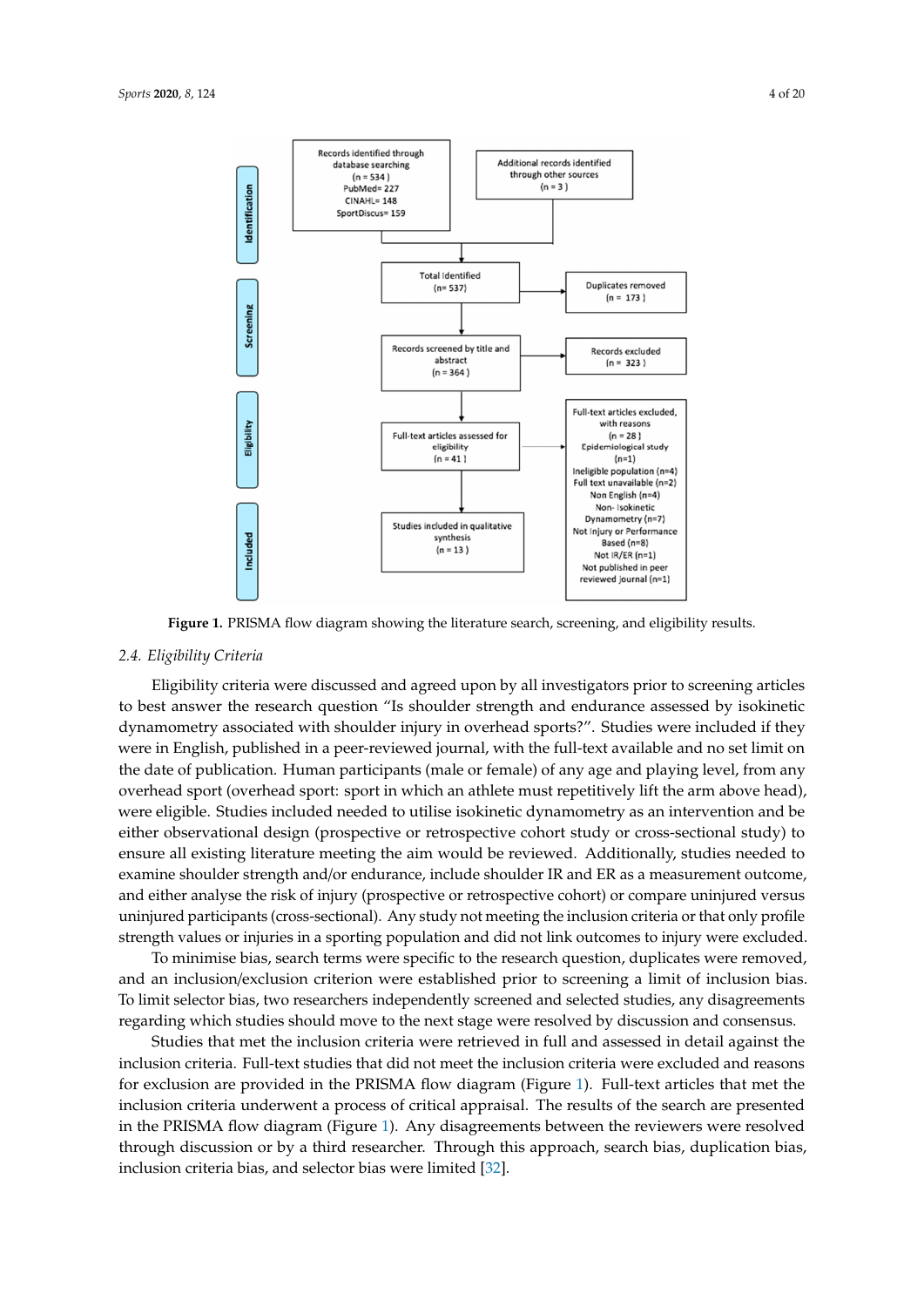## *2.5. Critical Appraisal*/*Assessment of Methodological Quality*

Critical appraisal was performed independently by two researchers. It was agreed that, for cohort studies, a modified version of Critical Appraisal Skills Programme (CASP) [\[33\]](#page-18-7) would be used and a modified version of AXIS [\[34\]](#page-18-8) would be used for cross-sectional studies. The modifications described below were not considered to have impacted the quality of study analysis. To ensure consistency, guidelines for each question were discussed and agreed upon prior to screening any articles. A pilot article was used for both CASP and AXIS to ensure there was a mutual understanding between the appraising researchers and the senior researcher prior to the appraisal.

CASP [\[33\]](#page-18-7) is a 12-question appraisal tool used for prospective and retrospective cohort studies. Each question is answered with a 'Yes,' 'No,' or 'Can't tell.' The CASP checklist does not have a formal scoring system. Therefore, a point system was created for the purpose of appraising the quality of the evidence. An answer of 'Yes' was awarded 1 point, and an answer of 'No' or 'Can't tell' was awarded 0 points, with the maximum score being 12. Questions 7, 8, and 9 were combined since they were similar in appraising the quality of the results section.

The appraisal tool for cross-sectional studies AXIS [\[34\]](#page-18-8) is a 20-question tool used to systematically assess and judge the reliability of studies by addressing issues often apparent in cross-sectional studies. Questions 7, 13, and 14 were removed from the questionnaire since they showed little relevance to the articles being reviewed due to not having a non-response bias. Question 19 was related to the conflict of interest and was modified and scored differently due to the nature of the question being awarded 0 points for an answer of 'Yes' and 1 point for an answer of 'No.' Therefore, a point was awarded for having nil conflicts of interest. Question 20 was modified to include that there must be both ethics AND consent mentioned. Each question is answered with a 'Yes,' 'No,' or 'Don't Know.' AXIS does not have a formal scoring system. Therefore, one was created to allow for appraising the quality of evidence. An answer of 'Yes' was awarded 1 point, and an answer of 'No' or 'Don't Know' was awarded 0 points with the maximum score being 17. Modifications to critical appraisal tools such as the CASP and Axis whereby questions are assigned a point system have been previously used in other reviews [\[35](#page-18-9)[,36\]](#page-18-10).

After final review by the two researchers, each of the 13 articles were given a critical appraisal score (CAS) according to Kennelly [\[37\]](#page-18-11) where each article was scored as a percentage and categorised as good (>60%), fair (45–59%), or poor (<45%), as seen in Table 2.

To determine the inter-rater reliability between the two scoring researchers, Cohen's Kappa coefficient (κ) was calculated using SPSS software (IBM SPSS Statistics for Macintosh, Version 24.0. IBM, Armonk, NY, USA).

## *2.6. Data Extraction*

Following the selection, critical appraisal and scoring of eligible studies, key data was extracted and tabulated by two researchers independently and then compared. Any discrepancies were reviewed, and a consensus was formed via discussion. Extracted data included the author(s), title, year, aim(s), study design, level of evidence, details about participants, testing protocol, and key findings. Due to the lack of definitions for strength and endurance associated with isokinetic dynamometry in the included literature, researchers discussed and agreed upon criteria for each. Strength was defined as any isokinetic dynamometer measurement <240°/s and <20 repetitions. Conversely, endurance was defined as any measurement ≥240◦ /s OR ≥20 repetitions OR defined as "fatigability." The same criteria were applied to peak torque (PT) ratios to differentiate between strength and endurance ratios.

The level of evidence provided by each included study was extracted and graded according to the Australian National Health and Medical Research Council (NHMRC) criteria, as seen in Table 3 [\[38\]](#page-18-12). This criterion ranges from level I evidence, the highest available level, which includes systematic reviews of all randomized controlled trials to level IV evidence, which include case series [\[38](#page-18-12)[,39\]](#page-18-13).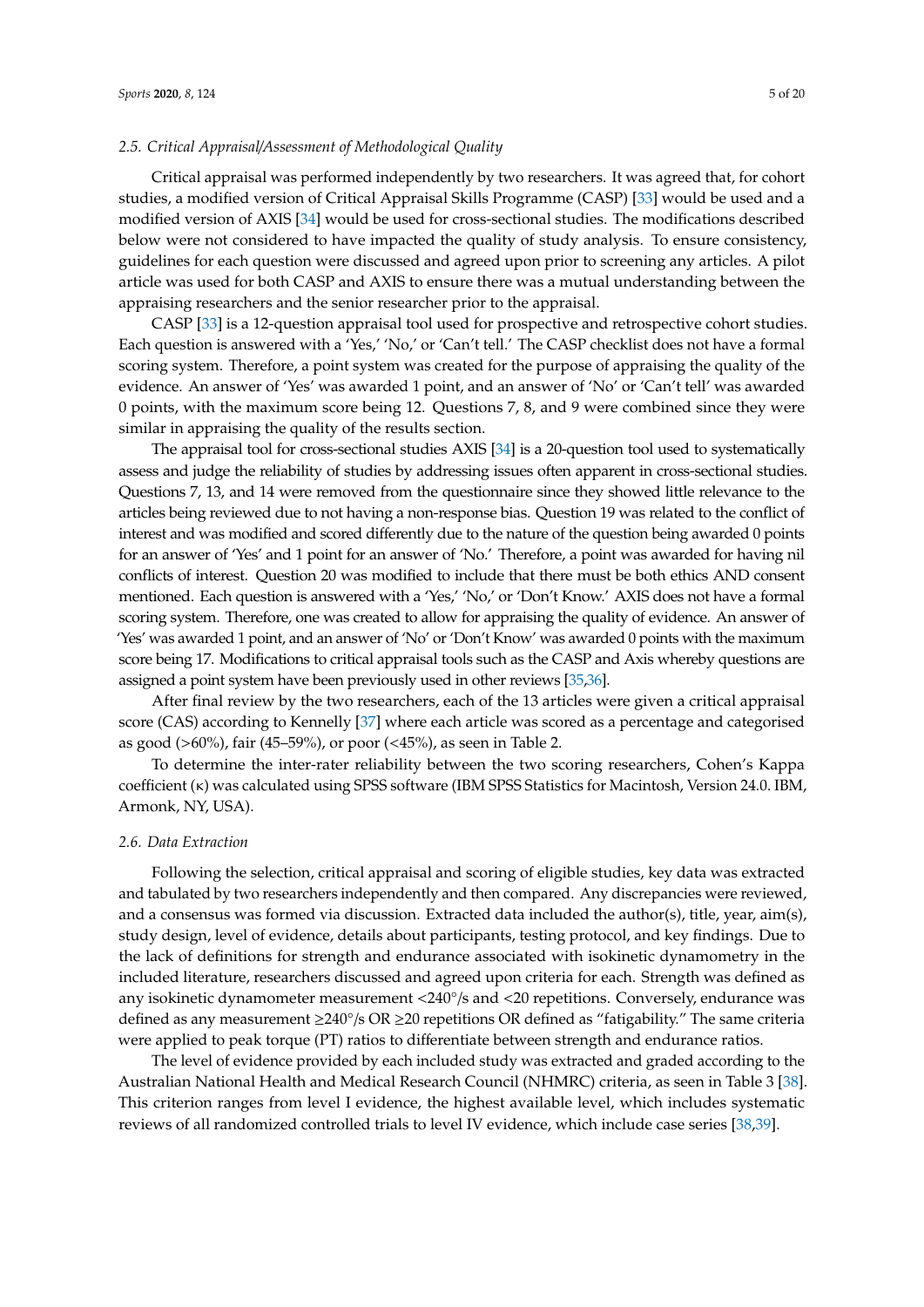## *2.7. Data Synthesis*/*Analysis*

A critical narrative synthesis of key findings from the included studies was then conducted according to the aims of this systematic review. Researchers created a data extraction table that included each article and all relevant information pertaining to the aims of this review, which was then divided into two tables (Tables 3 and 4). Tables were cross-checked for accuracy by two separate researchers. When analysing the findings from each included study, researchers considered the methodological quality including both the CAS quality rating and the NHMRC criteria.

Meta-analysis was not possible in this study due to the heterogeneity of the included studies including the differing outcomes assessed in the included studies. Therefore, a best evidence synthesis approach was utilised to provide a qualitative analysis of the data (Table 5) using the five levels of evidence [\[40](#page-18-14)[,41\]](#page-18-15), which states:

- 1. Strong evidence: provided two or more studies with high quality and by generally consistent findings in all studies ( $\geq$ 75% of the studies reported consistent findings).
- 2. Moderate evidence: provided by one study with high quality and/or two or more studies with low quality, and by generally consistent findings in all studies (≥75% of the studies reported consistent findings).
- 3. Limited evidence: only one study with low quality.
- 4. Conflicting evidence: inconsistent findings in multiple studies (<75% of the studies reported consistent findings).
- 5. No evidence: when no studies could be found.

#### <span id="page-5-0"></span>*2.8. Assessment of Sample Size*

The sample sizes of included studies were further analysed by researchers using Hsieh [\[42\]](#page-18-16) ('Sample Size Tables for Logistic Regression'). This ensured valid statements were made on the overall findings included in this systematic review. Studies with a small sample size that detected a statistically significant relationship were kept in the final analysis of the best evidence synthesis (Table 5). However, articles that did not detect a statistically significant relationship and had a sample size that did not meet requirements laid out by Hsieh et al. [\[42\]](#page-18-16) were removed due to a sample size that is too small to truly detect differences between groups (Table 6).

## **3. Results**

#### *3.1. Search Results*

The search results are illustrated in the PRISMA flow diagram (Figure [1\)](#page-3-0). The final search resulted in 537 articles, followed by removal of 173 duplicates, which left 364 articles to screen. These articles were screened by title and abstract against the predetermined inclusion criteria. Following the screening, the full text of 41 articles were retrieved and thoroughly assessed for inclusion in this systematic review. Of these, 13 articles (11 from the three online databases used and three hand-searched) met the inclusion criteria and were included in this systematic review.

## *3.2. Critical Appraisal Results*

The CAS scores from both reviewers were compared, and Cohen's Kappa coefficient (κ) analysis was conducted to determine the level of agreement. Kappa analysis revealed substantial agreement of the scoring results between raters in using the CASP tool and almost perfect agreement using the AXIS tool for critical appraisal. The overall agreement with CASP was ( $κ = 0.77$ ) and AXIS was ( $κ = 0.81$ ). Following the Kappa analysis, any discrepancies in scores were discussed and resolved by finalising the critical appraisal scores. The results of the CAS for included studies using the modified AXIS and modified CASP are shown in Table [2.](#page-6-0)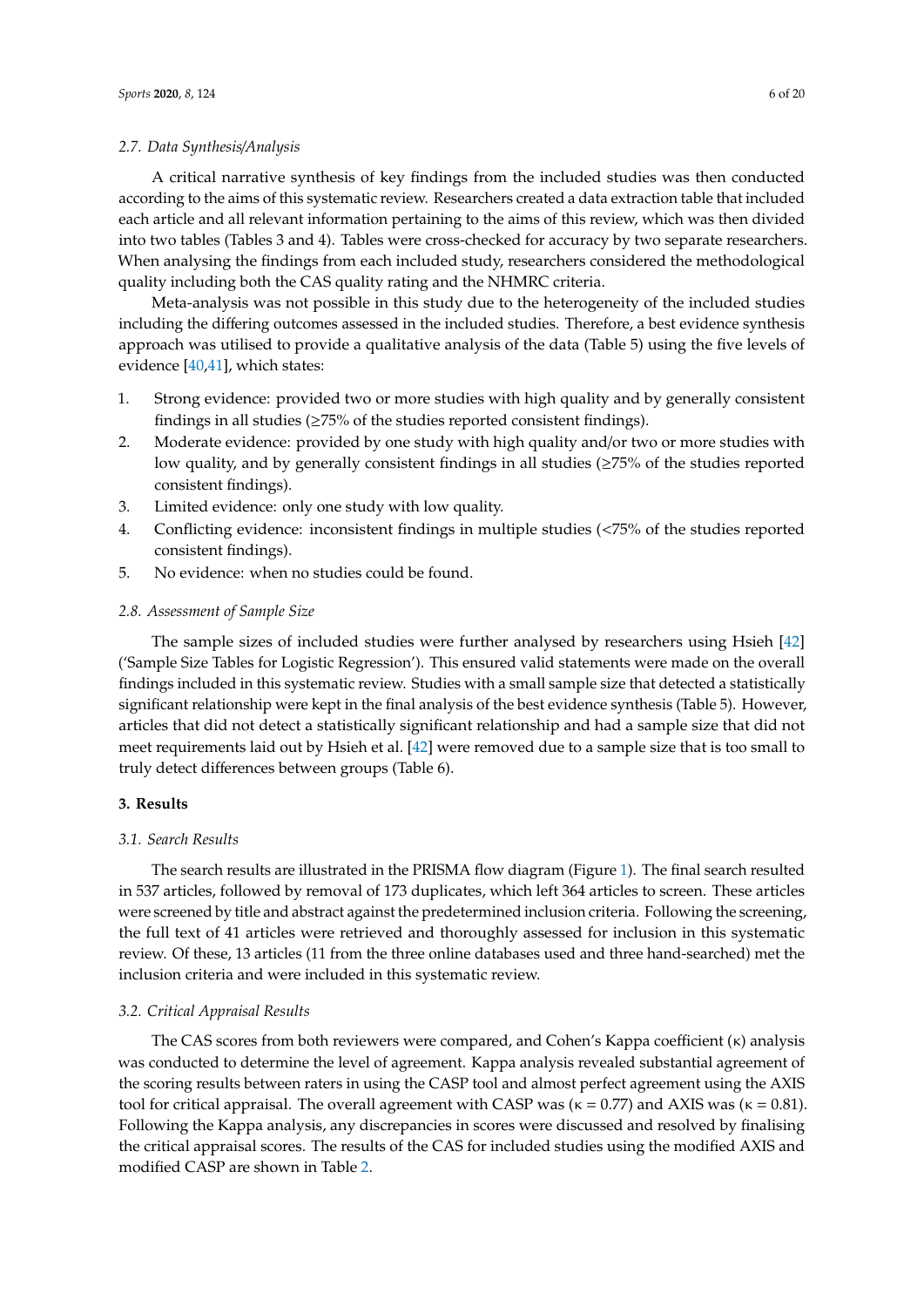<span id="page-6-0"></span>

| Study $(n=13)$<br>Author (Year) [Reference] |                |          |   |   |          |    |    | <b>Scores Assigned by Item Number</b> |    |          |    |       |          |          |    |              |       |         |
|---------------------------------------------|----------------|----------|---|---|----------|----|----|---------------------------------------|----|----------|----|-------|----------|----------|----|--------------|-------|---------|
| <b>AXIS</b>                                 | $\overline{2}$ | 3        | 4 | 5 | 6        | 8  | 9  | 10                                    | 11 | 12       | 15 | 16    | 17       | 18       | 19 | 20           | Score | Quality |
| Mickevicius et al. (2016) [27]              |                | $\Omega$ |   |   |          |    |    | $\Omega$                              |    |          |    |       | $\Omega$ |          |    |              | 76%   | Good    |
| Stickley et al. (2008) [28]                 |                |          |   |   |          |    |    |                                       |    |          |    |       | $\Omega$ |          |    |              | 82%   | Good    |
| Tonin et al. (2013) [43]                    |                |          |   |   |          |    |    |                                       |    |          |    |       |          |          |    |              | 88%   | Good    |
| Bak et al. (1997) [44]                      |                |          |   |   |          |    |    |                                       |    | $\Omega$ |    |       |          | $\Omega$ |    | $\mathbf{0}$ | 64%   | Fair    |
| Aginsky et al. (2004) [26]                  |                |          |   |   |          |    |    |                                       |    |          |    |       | $\Omega$ | $\Omega$ |    | $\theta$     | 58%   | Fair    |
| Beach et al. (1992) [45]                    |                | $\Omega$ |   |   |          |    |    | $\Omega$                              |    |          |    |       |          |          |    | $\Omega$     | 70%   | Good    |
| Stuelcken et al. (2008) [29]                |                |          |   |   |          |    |    | $\Omega$                              |    |          |    |       |          |          |    |              | 82%   | Good    |
| CASP                                        | $\overline{2}$ | 3        | 4 |   | 5a 5b    | 6a | 6b | 7,8,9                                 | 10 | 11       | 12 | Score | Quality  |          |    |              |       |         |
| Forthomme et al. (2018) [46]                |                |          |   |   |          |    |    |                                       |    |          |    | 100%  | Good     |          |    |              |       |         |
| Forthomme et al. (2013) [47]                |                |          |   |   |          |    |    |                                       |    |          |    | 100%  | Good     |          |    |              |       |         |
| McDonough et al. (2016) [48]                |                |          |   |   |          |    |    | $\Omega$                              |    |          |    | 75%   | Good     |          |    |              |       |         |
| Vogelpohl et al. (2015) [49]                |                |          |   |   | $\Omega$ |    |    |                                       |    | $\Omega$ |    | 83%   | Good     |          |    |              |       |         |
| Edouard et al. (2013) [50]                  |                |          |   |   |          |    |    |                                       |    |          |    | 91%   | Good     |          |    |              |       |         |
| Wang et al. (2001) [51]                     |                |          |   |   |          |    |    | $\Omega$                              |    |          |    | 58%   | Fair     |          |    |              |       |         |

**Table 2.** Critical appraisal results for all included studies.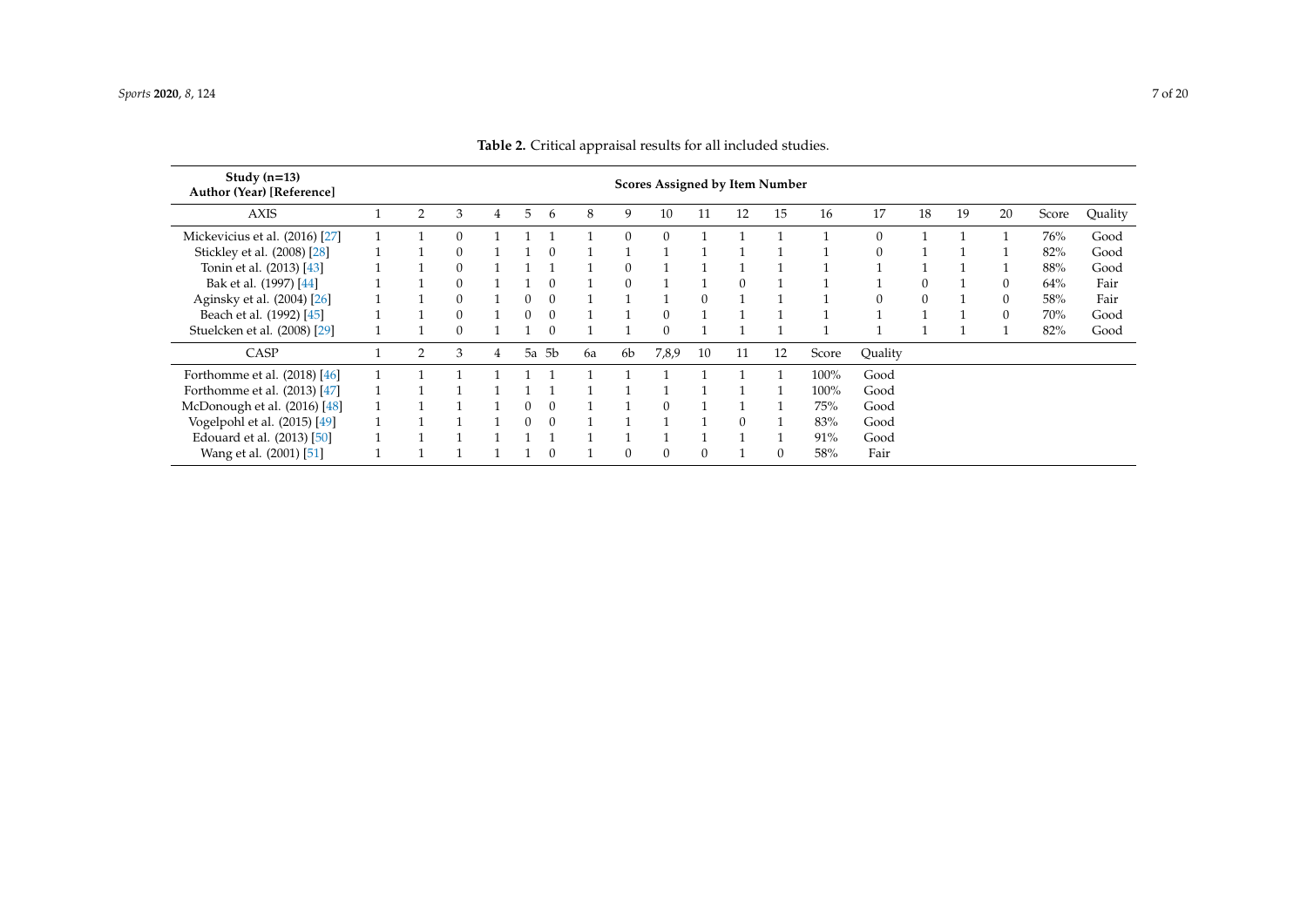The common weaknesses identified within the articles during the critical appraisal process using the AXIS were that none of the included cross-sectional articles justified their sample size. When using the CASP tool, the prospective cohort studies were weak in identifying and accounting for confounding factors in their design and analysis.

# *3.3. Key Findings*

## 3.3.1. Characteristics of Included Studies

Two researchers independently reviewed all 13 articles and a detailed description of the included studies are provided in Table [3](#page-8-0)**.** Of the included studies, six were prospective cohort studies [\[43](#page-18-24)[–48\]](#page-19-5) and seven were cross-sectional studies [\[26](#page-18-2)[–29](#page-18-3)[,43–](#page-18-24)[45\]](#page-18-25).

| Author (Year) and<br>[Reference]    | Aim/Objective/Hypothesis                                                                                                                                                                                                                                                                             | <b>Study Design</b> | <b>CASP/AXIS Score</b> | Level of Evidence |
|-------------------------------------|------------------------------------------------------------------------------------------------------------------------------------------------------------------------------------------------------------------------------------------------------------------------------------------------------|---------------------|------------------------|-------------------|
| Forthomme et al.<br>$(2018)$ [46]   | To analyse measurements of maximal rotator<br>muscle strength to identify intrinsic risk<br>factors that could put elite handball players<br>at risk for traumatic and micro-traumatic<br>dominant-shoulder injuries.                                                                                | Prospective Cohort  | CASP, 100%             | П                 |
| Forthomme et al.<br>(2013) [47]     | To highlight the intrinsic factors that could<br>potentially put volleyball players at risk for<br>shoulder injury, such as rotator cuff maximal<br>strength, passive glenohumeral mobility,<br>posterior rotator cuff stiffness, scapular<br>resting position, or a forward<br>presenting shoulder. | Prospective Cohort  | CASP, 100%             | П                 |
| Edouard et al.<br>$(2013)$ [50]     | To analyse whether internal and external<br>rotator shoulder muscles weakness and/or<br>imbalance collected through a pre-season<br>assessment could be predictors of<br>subsequent shoulder injury during a season<br>in handball players.                                                          | Prospective Cohort  | CASP, 91%              | П                 |
| Vogelpohl et al.<br>$(2015)$ [49]   | To investigate the link between preseason<br>shoulder rotator cuff functional strength<br>ratios and the development of shoulder pain<br>and injury.                                                                                                                                                 | Prospective Cohort  | CASP, 83%              | П                 |
| McDonough et al.<br>$(2014)$ [48]   | To associate shoulder isokinetic strength and<br>range of motion variable with subsequent<br>injuries over a rugby league season.                                                                                                                                                                    | Prospective Cohort  | CASP, 75%              | П                 |
| Wang et al. (2001)<br>$[51]$        | To evaluate the relationship between<br>shoulder mobility, rotator muscles strength<br>and scapular symmetry, and shoulder<br>injuries and/or pain in elite<br>volleyball athletes.                                                                                                                  | Prospective Cohort  | CASP, 58%              | П                 |
| Aginsky et al.<br>$(2004)$ [26]     | To investigate the relationship between<br>shoulder flexibility and isokinetic strength<br>as possible factors that may predispose<br>provincial fast bowlers to shoulder injuries.                                                                                                                  | Cross-Sectional     | AXIS, 58%              | $III-3$           |
| Beach et al. (1992)<br>$[45]$       | To provide normative data on shoulder<br>flexibility in swimmers, to determine if a<br>correlation exists between flexibility and<br>shoulder pain, and to determine the<br>correlation between strength and endurance<br>ratios to shoulder pain.                                                   | Cross-Sectional     | AXIS, 70%              | $III-3$           |
| Bak et al. (1997)<br>$[44]$         | To examine shoulder strength and range of<br>motion in two matched groups of swimmers<br>with and without shoulder pain.                                                                                                                                                                             | Cross-Sectional     | AXIS, $64\%$           | $III-3$           |
| Mickevicius et al.<br>$(2016)$ [27] | To assess whether side-to-side differences in<br>morphology and function of the upper limbs<br>in 11-12-year-old male baseball players with<br>throwing-related pain were more<br>pronounced than that of age-matched<br>healthy untrained subjects.                                                 | Cross-Sectional     | AXIS, 76%              | $III-3$           |

**Table 3.** Key information from each included study organized by level of evidence.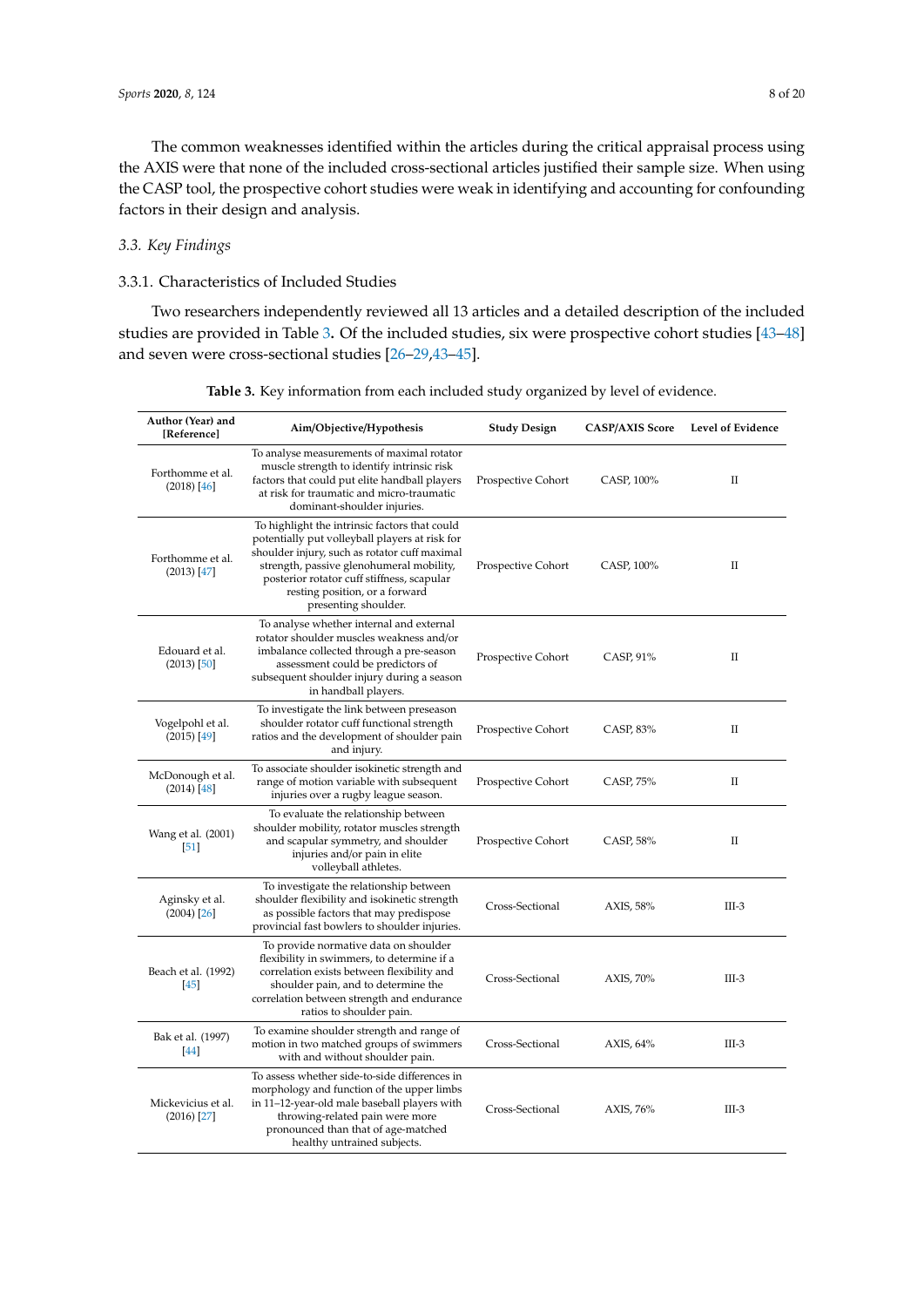<span id="page-8-0"></span>

| Author (Year) and<br>[Reference]  | Aim/Objective/Hypothesis                                                                                                                                                                                                | <b>Study Design</b> | <b>CASP/AXIS</b><br><b>Score</b> | Level of Evidence |
|-----------------------------------|-------------------------------------------------------------------------------------------------------------------------------------------------------------------------------------------------------------------------|---------------------|----------------------------------|-------------------|
| Stickley et al. (2008)<br>[28]    | To compare medial and lateral isokinetic<br>peak torque of the rotator cuff among skill<br>levels and between athletes with and<br>without a history of shoulder injury.                                                | Cross-Sectional     | AXIS, 82%                        | III-3             |
| Stuelcken et al.<br>$(2008)$ [29] | To determine the prevalence of shoulder<br>pain in female cricket fast bowlers and<br>compare the shoulder rotation range of<br>motion and strength of those bowlers<br>with and without a history of<br>shoulder pain. | Cross-Sectional     | AXIS, 82%                        | $III-3$           |
| Tonin et al. (2013)<br>$[43]$     | To evaluate adaptive changes in the<br>dominant shoulders of female<br>professional overhead athletes, their<br>mutual association, and relation between<br>adaptive changes and shoulder injury.                       | Cross-Sectional     | AXIS, 88%                        | $III-3$           |

**Table 3.** *Cont.*

#### 3.3.2. Participants

A total of 439 participants were included in the 13 studies with sample sizes ranging from a minimum of 14 to a maximum of 108 participants [\[26–](#page-18-2)[29](#page-18-3)[,43](#page-18-24)[–51\]](#page-19-9). Six studies tested only males [\[26](#page-18-2)[,27](#page-18-28)[,46](#page-18-26)[,49,](#page-19-8)[51\]](#page-19-9), four studies tested only females [\[26,](#page-18-2)[28](#page-18-29)[,29,](#page-18-3)[43](#page-18-24)[,50\]](#page-19-7), and three studies tested both males and females [\[44,](#page-18-27)[45](#page-18-25)[,47\]](#page-19-6). Studies included participants aged between 10–30 years [\[26–](#page-18-2)[29](#page-18-3)[,43–](#page-18-24)[51\]](#page-19-9). Most studies included participants from a single sport. However, one study combined handball and volleyball players [\[43\]](#page-18-24). The sport most identified was volleyball (four articles total, including the one combined sport study) [\[28,](#page-18-29)[43](#page-18-24)[,47](#page-19-6)[,51\]](#page-19-9). Three studies investigated handball players (including the combined sport study) [\[43](#page-18-24)[,46,](#page-18-26)[50\]](#page-19-7), two studies had subjects who were cricket fast bowlers [\[26](#page-18-2)[,29\]](#page-18-3), two studies used baseball players [\[27](#page-18-28)[,49\]](#page-19-8), two studies used swimmers [\[44,](#page-18-27)[45\]](#page-18-25), and one study used rugby league players [\[48\]](#page-19-5). Two studies compared athletes to healthy non-athletes [\[27,](#page-18-28)[50\]](#page-19-7).

# 3.3.3. Testing Protocol

Eight studies implemented a seated position for isokinetic testing [\[27](#page-18-28)[–29,](#page-18-3)[43,](#page-18-24)[44,](#page-18-27)[48–](#page-19-5)[50\]](#page-19-7). Three studies used a supine position [\[46,](#page-18-26)[47,](#page-19-6)[51\]](#page-19-9), one study used a prone position [\[45\]](#page-18-25), and one study did not specify the testing position [\[26\]](#page-18-2). The included studies did not specify the angle of the back rest, the seat pan, or any rotatory setting of the seat that may have been utilized. Seven studies included information about the range of motion allowed through the position using soft stops during testing with the majority having between 50° of IR to 50° of ER [\[26](#page-18-2)[,27](#page-18-28)[,43](#page-18-24)[,46](#page-18-26)[,47](#page-19-6)[,50](#page-19-7)[,51\]](#page-19-9). All but one study [\[48\]](#page-19-5) included information about the resting period, which ranged from 10 s to 5 min [\[26–](#page-18-2)[29,](#page-18-3)[43](#page-18-24)[–47,](#page-19-6)[49–](#page-19-8)[51\]](#page-19-9). Studies used a variation of testing speeds per second including 30°/s, 60°/s, 90°/s, 120°/s, 150°/s, 180°/s, 240◦ /s, and 300◦ /s, with 60◦ /s being the most common [\[26–](#page-18-2)[29](#page-18-3)[,43–](#page-18-24)[51\]](#page-19-9).

A follow-up of participants in the six prospective cohort studies [\[46–](#page-18-26)[51\]](#page-19-9) ranged from a weekly in-season questionnaire to monthly in-season questionnaires. No studies followed up the participants beyond a single sporting season.

## *3.4. Main Findings in Relation to Isokinetic Dynamometry and Its Association with Injury*

The 13 studies reviewed identified four different outcomes: (1) strength (peak torque, PT), (2) endurance, (3) strength ratios (PT ratio), and (4) endurance ratios. Key findings for these outcomes can be found in Table [4](#page-11-0)**.** Results were compared for all 13 included studies (Table [5\)](#page-12-0) and then further divided to separate the cross-sectional from prospective studies (Table [6\)](#page-12-1).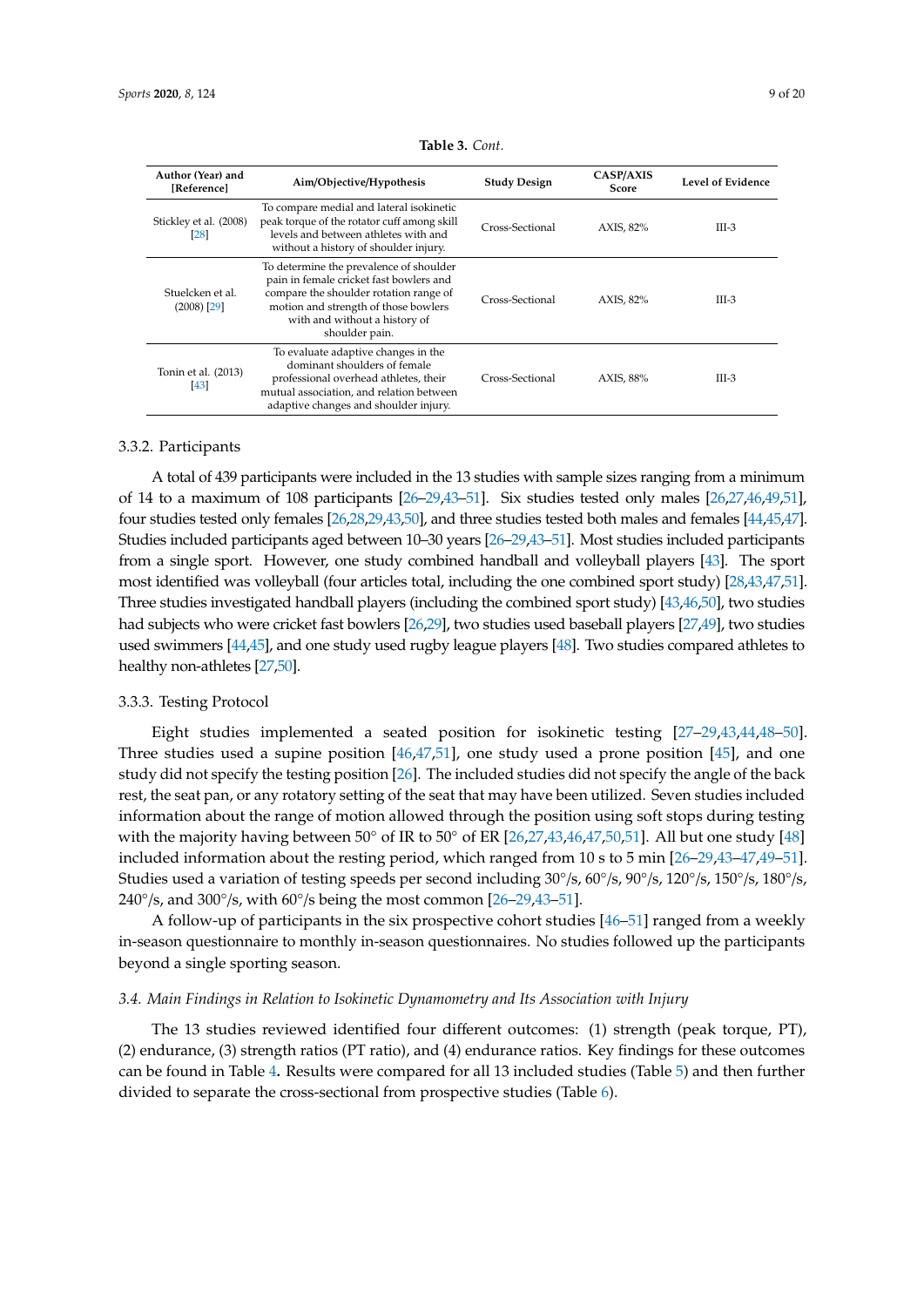|                            | <b>Participant Details</b>                                                                                    | <b>Testing Protocol</b>                                                                                                                                                                                                           | <b>Key Findings</b>                                                                                                                                                                                                                                                                                                                                   |                                                                                                                                                                                                                   |  |  |  |
|----------------------------|---------------------------------------------------------------------------------------------------------------|-----------------------------------------------------------------------------------------------------------------------------------------------------------------------------------------------------------------------------------|-------------------------------------------------------------------------------------------------------------------------------------------------------------------------------------------------------------------------------------------------------------------------------------------------------------------------------------------------------|-------------------------------------------------------------------------------------------------------------------------------------------------------------------------------------------------------------------|--|--|--|
| Author                     |                                                                                                               |                                                                                                                                                                                                                                   | <b>Key Points</b>                                                                                                                                                                                                                                                                                                                                     | <b>Measurements of Significant Findings</b>                                                                                                                                                                       |  |  |  |
| Aginsky et al. (2004) [26] | $n = 21$ M<br>R arm fast bowlers $A(y)$ : 17-36,<br>$\overline{x} = 22$<br>$(I) = 9$<br>$(C) = 12$            | Cybex<br>-GHI: $90^\circ$ ABD<br>-Elbow: 90° flexion<br>-ROM: $150^\circ$<br>Reps not specified, 90°/s, 180°/s                                                                                                                    | Strength: (I) had $\uparrow$ weight normalised<br>Conc IR PT at $180^{\circ}/s$ compared to (C) *<br>-No significant difference between (I)<br>and (C) groups for absolute PT at<br>$90^{\circ}/s$ or $180^{\circ}/s$ for both IR & ER<br>Ratio: No significant difference<br>between (I) and (C) groups for ER:IR                                    | PT at $180^{\circ}/s$<br>$-(I): \bar{x} = 65.20$ Nm/kg (10.03)<br>$-(C)$ :<br>$\bar{x}$ = 45.91 Nm/kg (10.26) $p = 0.009$                                                                                         |  |  |  |
| Beach et al. (1992) [49]   | $n = 32 (8 M, 24 F)$ Division 1<br>swimmers, and 4 club<br>swimmers A(y): $\bar{x} = 15-21$                   | Cybex II<br>-Prone<br>-GHI: 90° ABD, Elbow: 90°<br>flexion<br>-3 reps of maximum effort at<br>$60^{\circ}/s$ , 50 reps at 240 $^{\circ}/s$                                                                                        | Ratio: Significant correlation to<br>shoulder pain at 240°/s for ER *<br>-Correlation to shoulder pain: L 0.61<br>$R$ 0.69 $p < 0.001$<br>-Very low and nonsignificant<br>correlation between strength ratios<br>and shoulder pain                                                                                                                    | PT at $240^{\circ}/s$<br>L: $\bar{x} = 80\%$ (23%)<br>$R: \bar{x} = 78\%$ (22%)                                                                                                                                   |  |  |  |
| Bak et al. (1997) [50]     | $n = 15$ (6F, 9M) National level<br>swimmers<br>A(y): $\bar{x} = 18-19$<br>$(I) = 7$<br>$(C) = 8$             | Kin Com<br>-Seated<br>-GHJ: 80° ABD, 20° forward<br>flexion in transverse plane<br>-Elbow: 90° flexion 30°/s                                                                                                                      | Strength: No significant difference in<br>PT for ER between (I) side compared<br>to $(C)$ side<br>-No significant difference in PT for ER<br>and IR btw (I) group $\&$ (C) group<br>R: Fx ER Ecc: IR Conc at 30°/sec↑on<br>(I) side compared to $(C)$ side $*$<br>-(I) group had significant $\uparrow$ Conc and<br>Ecc ER:IR compared to (C) group * | FX ER Ecc: IR Conc<br>$-(I)$ side: $\bar{x} = 108\%$ (18%)<br>$-C$ ) side: $\bar{x} = 89\% (15\%)$<br>ER:IR Conc and Ecc<br>$-(I)$ group: $\bar{x} = 83\%$ (11%)<br>-(C) group: $\bar{x} = 66\%$ (11%) $p = 0.02$ |  |  |  |
| Edouard et al. (2013) [43] | $n = 30$ F<br>Elite handball players (16) and<br>non-athletes (14)<br>$A(y)$ : "youth"<br>$\overline{x} = 18$ | Con Trex<br>-Seated<br>-GHJ: 45° ABD in scapular plane<br>-Elbow: 90° flexion<br>-ROM: GHJ, 70°, IR; 15°, ER; 55°<br>-Conc; 3 reps $60^{\circ}/s$ , 3 reps $120^{\circ}/s$ ,<br>5 reps $240^{\circ}/s$ Ecc; 3 reps $60^{\circ}/s$ | Strength: No significant relative risk<br>of injury for Conc and Ecc at 60°/s &<br>$120^{\circ}/s$<br>Endurance: No significant relative<br>risk of injury for Conc at 240°/s<br>R: Relative risk of injury was 2.08 for<br>Fx IR Ecc: ER Conc at 60°/s *<br>-Relative risk of injury was 2.57 for<br>conventional ER Conc: IR Conc<br>at 240°/s *    | ER Conc:IR Conc at 240°/s -criteria<.69<br>CI: 1.6-3.54, 95%, $p < 0.05$<br>Fx IR Ecc:ER Conc at 60°/s -criteria>1.61<br>CI: 1.18-2.98; 95%, $p < 0.05$                                                           |  |  |  |

# **Table 4.** Key characteristics and findings for each included study.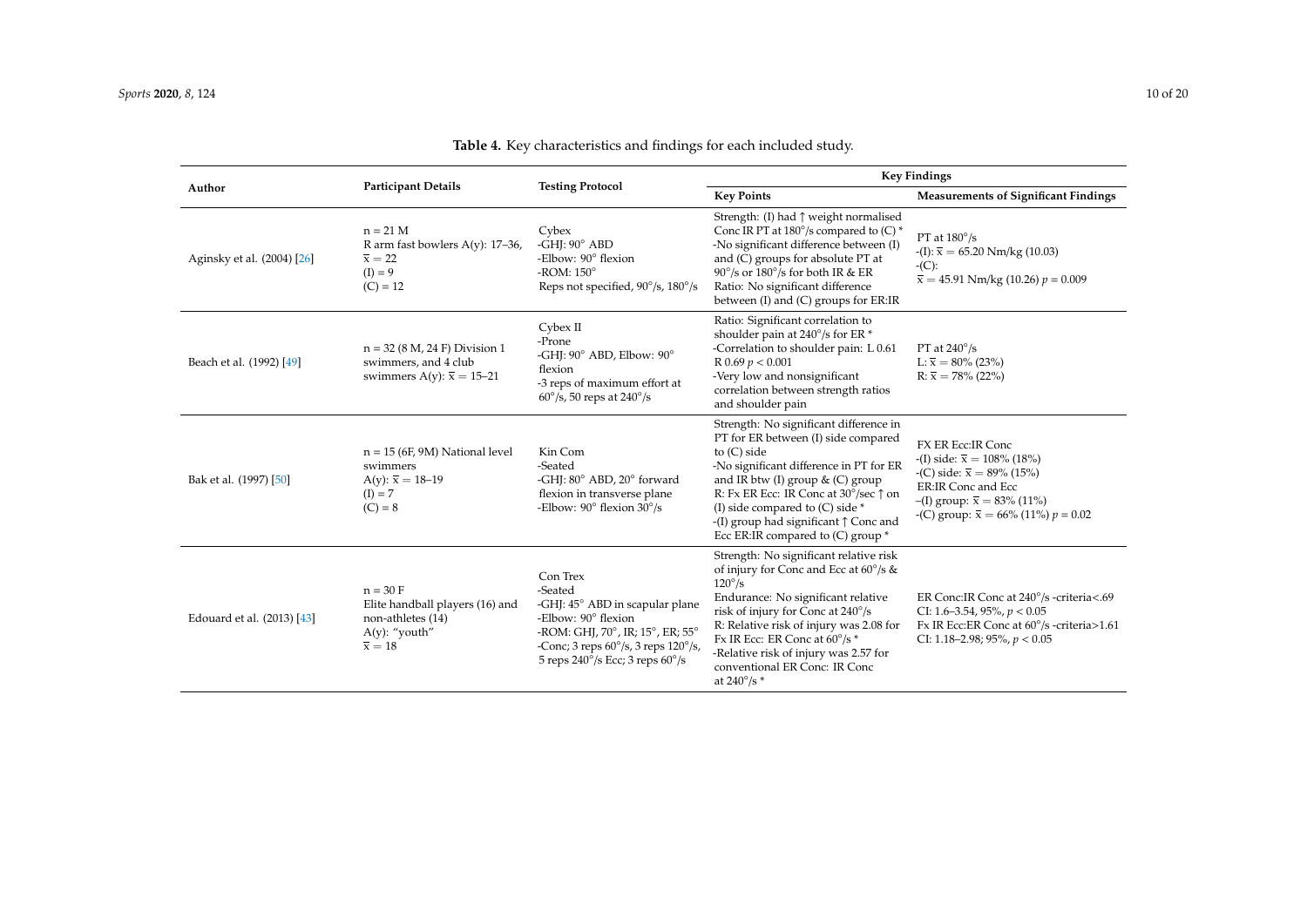| <b>Table 4.</b> Cont. |  |
|-----------------------|--|
|-----------------------|--|

|                                |                                                                                                                                                  |                                                                                                                                                                                                           | <b>Key Findings</b>                                                                                                                                                                                                                                                                                                                                                                                                                                                                                                  |                                                                                                                                                                                                                                                                     |  |  |  |
|--------------------------------|--------------------------------------------------------------------------------------------------------------------------------------------------|-----------------------------------------------------------------------------------------------------------------------------------------------------------------------------------------------------------|----------------------------------------------------------------------------------------------------------------------------------------------------------------------------------------------------------------------------------------------------------------------------------------------------------------------------------------------------------------------------------------------------------------------------------------------------------------------------------------------------------------------|---------------------------------------------------------------------------------------------------------------------------------------------------------------------------------------------------------------------------------------------------------------------|--|--|--|
| Author                         | <b>Participant Details</b>                                                                                                                       | <b>Testing Protocol</b>                                                                                                                                                                                   | <b>Key Points</b>                                                                                                                                                                                                                                                                                                                                                                                                                                                                                                    | <b>Measurements of Significant Findings</b>                                                                                                                                                                                                                         |  |  |  |
| Forthomme et al. (2018) [44]   | $n = 108$ M Handball, senior<br>division<br>A(y): $\overline{x} = 24$<br>$(I) = 51$<br>$(C) = 57$                                                | Cybex<br>-Supine<br>-GHJ: 90° ABD in frontal plane<br>-Elbow: 90° flexion<br>-ROM: $50^\circ$ IR to $70^\circ$ ER<br>-Conc: 3 reps $60^{\circ}/s$ , 5 reps $240^{\circ}/s$<br>-Ecc: 4 reps $60^{\circ}/s$ | Strength: No significant difference<br>between (I) group and (C) group PT<br>(p > 0.05)<br>Endurance: (I) group had $\downarrow$ Conc IR<br>at $240^{\circ}/s$ compared to (C) group<br>-Calculated odds ratio showed $\uparrow$ Conc<br>IR at 240°/s was a protective factor *<br>Ratio: No sig. diff for Conc ER:IR at<br>$60^{\circ}/s$ & 240°/s btw (I) & (C) groups                                                                                                                                             | $\uparrow$ conc IR at 240 $\degree$ /s<br>-odds ratio = $\bar{x}$ = 0.93 (95%) CI = 0.865,<br>1.000, $p = 0.49$                                                                                                                                                     |  |  |  |
| Forthomme et al. (2013) [45]   | $n = 66$ (34 M and 32 F)<br>Competitive volleyball players<br>A(y): $\overline{x} = 24$<br>$(I) = 15$<br>$(C) = 51$                              | Cybex<br>-Supine -GHJ: 90° ABD in<br>frontal plane<br>-Elbow: 90° flexion<br>-ROM: $50^\circ$ IR to $70^\circ$ ER<br>-Conc: 3 reps $60^{\circ}/s$ , 5 reps $240^{\circ}/s$<br>-Ecc: 4 reps $60^{\circ}/s$ | Strength: (C) group had ↑ Ecc ER and<br>IR at $60^{\circ}/s$ *<br>-Odds ratio showed Ecc contraction of<br>IR and ER was a protective factor<br>(odds ratio <1), and each $\uparrow$ of 1 N.m<br>by IR & ER in the Ecc mode ↓ the risk<br>of shoulder<br>pain by $1\%$ (Respective odds ratios =<br>0.946, $p = 0.01$ and 0.940, $p = 0.05$ ) *<br>Endurance: No significant difference<br>in IR and ER at 240°/s for both<br>$(C)$ & $(I)$<br>Ratio: No significant difference in<br>ER:IR for both $(C)$ and $(I)$ | Ecc ER & IR at $60^{\circ}/s$<br>-IR: Ecc $60/s$ ,<br>(C): $\bar{x} = 51.2$ N.m (17.4)<br>(I): $\bar{x}$ = 38 N.m (12.3) $p < 0.01$ *<br>-ER: Ecc $60/s$ ;<br>(C): $\bar{x} = 41.7$ N.m (11)<br>(I): $\bar{x}$ = 35.2 N.m (8.6) $p < 0.05$                          |  |  |  |
| McDonough et al. (2014) [47]   | $n = 20$ M<br>Professional/Semi-Professional<br>Rugby League A(y): $\bar{x} = 19$<br>$(I) = 8$<br>$(C) = 12$                                     | Biodex<br>-Seated<br>-GHJ: 90° ABD in frontal plane<br>$-5$ reps $-180^{\circ}/s$                                                                                                                         | Strength: No significant difference in<br>strength diff btw (I) and (C) groups<br>-No predictive value for future injury<br>Large effect for Ecc IR<br>Ratio: No sig diff in IR Ecc: ER Conc                                                                                                                                                                                                                                                                                                                         |                                                                                                                                                                                                                                                                     |  |  |  |
| Mickevicius et al. (2016) [27] | $n = 30 M$<br>Baseball players<br>$A(y)$ : 11-12<br>$(I) = 14$ baseball players with<br>pain<br>$(C) = 16$ age matched, healthy,<br>non-athletes | Biodex<br>-Seated<br>-GHJ: 45° ABD, 30° horizontal<br>flexion<br>-Elbow: 90° flexion<br>-ROM: 90° of extension to 180°<br>flexion<br>-3 maximal reps 90°/s                                                | Strength: Ecc ER was $\uparrow$ in (C) group $p$<br>$< 0.05*$<br>Ratio: ER Ecc: IR Conc was $\uparrow$ in (C)<br>group ( $p < 0.05$ ) *                                                                                                                                                                                                                                                                                                                                                                              | Ecc ER<br>$(I)$ group:<br>-Do: $\bar{x}$ = 16.8 N.m (5.6)<br>-Ndo: $\bar{x} = 15.3$ N.m (3.8)<br>$(C)$ group:<br>$-Do; \bar{x} = 19.9$ N.m (3.8)<br>-Ndo: $\bar{x} = 20.3$ N.m (6.6)<br>ER Ecc:IR Conc<br>$(I): \bar{x} = 55\% (5\%)$<br>(C): $\bar{x} = 64\%$ (1%) |  |  |  |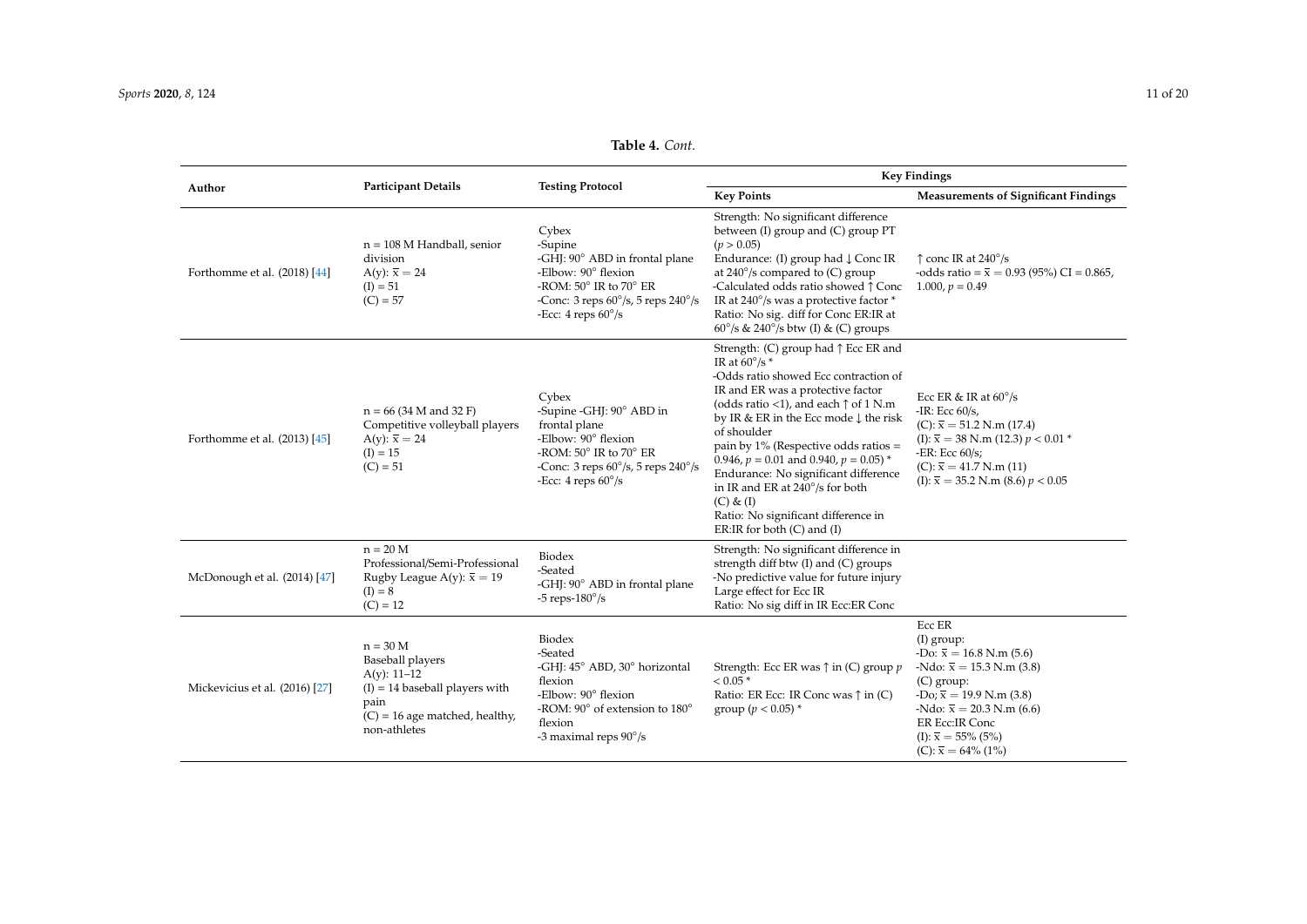|                              |                                                                                                            |                                                                                                                                                                                                          | <b>Key Findings</b>                                                                                                                                                                                                                                                                                            |                                                                                                                                                                                                                                                                                                                                                                                      |  |  |  |
|------------------------------|------------------------------------------------------------------------------------------------------------|----------------------------------------------------------------------------------------------------------------------------------------------------------------------------------------------------------|----------------------------------------------------------------------------------------------------------------------------------------------------------------------------------------------------------------------------------------------------------------------------------------------------------------|--------------------------------------------------------------------------------------------------------------------------------------------------------------------------------------------------------------------------------------------------------------------------------------------------------------------------------------------------------------------------------------|--|--|--|
| Author                       | <b>Participant Details</b>                                                                                 | <b>Testing Protocol</b>                                                                                                                                                                                  | <b>Key Points</b>                                                                                                                                                                                                                                                                                              | <b>Measurements of Significant Findings</b>                                                                                                                                                                                                                                                                                                                                          |  |  |  |
| Stickley et al. (2008) [28]  | $n = 38$ F Competitive volleyball<br>players A(y): $10-15$ , $\bar{x} = 13$<br>$(I) = 9$<br>$(C) = 29$     | Biodex<br>-Seated<br>-GHJ: 30° flexion, 30° ABD<br>-Elbow: 90° flexion<br>-2 sets of 5 maximal repetitions<br>60°/s, 1st set Conc-2nd set Ecc                                                            | Strength: No significant difference<br>between (I) and (C) groups<br>Ratio: (I) group had ↓ IR Ecc: ER<br>Conc compared to (C) group *                                                                                                                                                                         | IR Ecc:ER Conc<br>$(I): \bar{x} = 177\%$ (39%)<br>(C): $\bar{x} = 216\%$ (44%) $p = 0.02$                                                                                                                                                                                                                                                                                            |  |  |  |
| Stuelcken et al. (2008) [29] | $n = 26 F$<br>Elite fast bowlers A(y): $\bar{x} = 22.5$<br>$(I) = 12$<br>$(C) = 14$                        | Kin Com<br>-Seated<br>-GHJ: 45° ABD, 30° horizontal<br>flexion<br>-Elbow: 90° flexion<br>$-90^{\circ}/s$ 1 set 5 reps Conc > Ecc<br>cycles                                                               | Strength: No bilateral diff in PT for (I)<br>or (C) groups ( $p > 0.05$ ).<br>Ratio: No significant difference in<br>ER:IR ( $p > 0.05$ )                                                                                                                                                                      |                                                                                                                                                                                                                                                                                                                                                                                      |  |  |  |
| Tonin et al. (2013) [51]     | $n = 36$ F Competitive Volleyball<br>$(15)$ and Handball $(21)$<br>Unknown Age<br>$(I) = 14$<br>$(C) = 22$ | Biodex<br>-Seated<br>-GHJ: 90° ABD in scapular plane<br>-Elbow: 90° flexion<br>-ROM: 50° ER to 50° IR -20<br>maximal con reps 60°/s<br>(endurance)<br>-4 maximal reps $60^{\circ}/s$ and $150^{\circ}/s$ | Strength: (I) group had ↓ ER PT *<br>-(I) group had $\downarrow$ Ecc ER PT at 60 $\degree$ /s *<br>Endurance: (I) group had $\uparrow$<br>fatigability of IR and ER <sup>*</sup><br>Ratio: No significant difference for<br>Ecc IR:ER Conc at 60°/s                                                            | ER PT<br>(I): $\bar{x}$ = 120 (6.5), $p$ = 0.021<br>(C): $\bar{x} = 129$ (13.8)<br>Ecc ER PT deficit at $60^{\circ}/s$<br>(I): $\bar{x}$ = 14 (16.7), $p$ = 0.049<br>(C): $\bar{x}$ = 2.8 (10.9)<br>Fatigability<br>(I): IR, $\bar{x} = 22.1\%$ (10.4)<br>$ER; \bar{x} = 28\%$ (10.6) $p = 0.013$<br>(C): IR, $\bar{x} = 10.8\%$ (20.5)<br>$ER; \bar{x} = 16.6\%$ (20.2) $p = 0.028$ |  |  |  |
| Vogelpohl et al. (2015) [48] | $n = 15 M$<br>Collegiate Baseball Players A(y):<br>$\overline{x} = 9.5$<br>$(I) = 6$<br>$(C) = 9$          | Biodex<br>-Seated<br>-GHJ: 45° ABD, 30° horizontal<br>flexion<br>-Conc and Ecc 4 reps 60°/s,<br>$180^{\circ}/s$ , and $300^{\circ}/s$ 6 trials total                                                     | Strength: No sig. diff btw PT at 60°/s<br>or $180^{\circ}/s$ for (I) and (C) groups<br>Endurance: Sig.↓ IR Conc PT at 300°/s<br>in the (I) group ( $p = 0.003$ ) *<br>Ratio: Sig. ↑ ER Ecc:IR Conc<br>(acceleration phase) at $300^{\circ}/s$ in (I)<br>group compared to $(C)$ group. $*$                     | IR Conc PT at 300°/s<br>$(I): \bar{x} = 34.73$ N.m (13.71)<br>(C): $\bar{x} = 55.82$ N.m (8.06), $p = 0.003$<br>ER Ecc:IR Conc at 300°/s<br>$(I): \bar{x} = 177\% (107\%)$ , $p = 0.02$<br>(D): $\bar{x} = 81\%$ (17%)                                                                                                                                                               |  |  |  |
| Wang et al. (2001) [46]      | $n = 16 M$<br>National level Volleyball<br>players Unknown Age                                             | Kin Com<br>-Supine<br>-GHJ: 90° ABD Elbow: 90°<br>flexion<br>-ROM: $50^\circ$ ER to $50^\circ$ IR<br>-3 maximal contractions 60°/s,<br>and $180^{\circ}/s$                                               | Strength: No significant correlation<br>between injury and muscle weakness<br>Ratio: Significant correlation between<br>muscle imbalance and injury<br>$(p = 0.041)$ Association between<br>shoulder muscle strength imbalance<br>in dominant arm and injury was<br>statistically significant ( $p < 0.05$ ) * |                                                                                                                                                                                                                                                                                                                                                                                      |  |  |  |

**Table 4.** *Cont.*

<span id="page-11-0"></span> $\bar{x}$ , Mean; (C), Control Group (uninjured); (I), Injured Group (injured, symptomatic, painful); L, Left; R, Right; Fx, Functional; Ecc, Eccentric; Conc, Concentric; IR, Internal Rotation; ER, External Rotation; GHJ, Glenohumeral Joint (shoulder); ER:IR, External Rotation to Internal Rotation Ratio; PT, Peak Torque; Sig., Significant; Sig. Diff, Significant Difference; Diff, Difference; Btw, Between; A(y), Age in Years; n, Number; M, Male; F, Female; R, Right; L, Left; ROM, Range of Motion; ABD, Abduction; Do, Dominant Shoulder; Ndo, Non-dominant shoulder; ◦ /s, Degrees per second; ↑, increased (higher, greater); ↓, decreased (lower); &, and; Corr., correlation; CI, Confidence interval; reps, Repetitions; \*, significant finding (*p* < 0.05).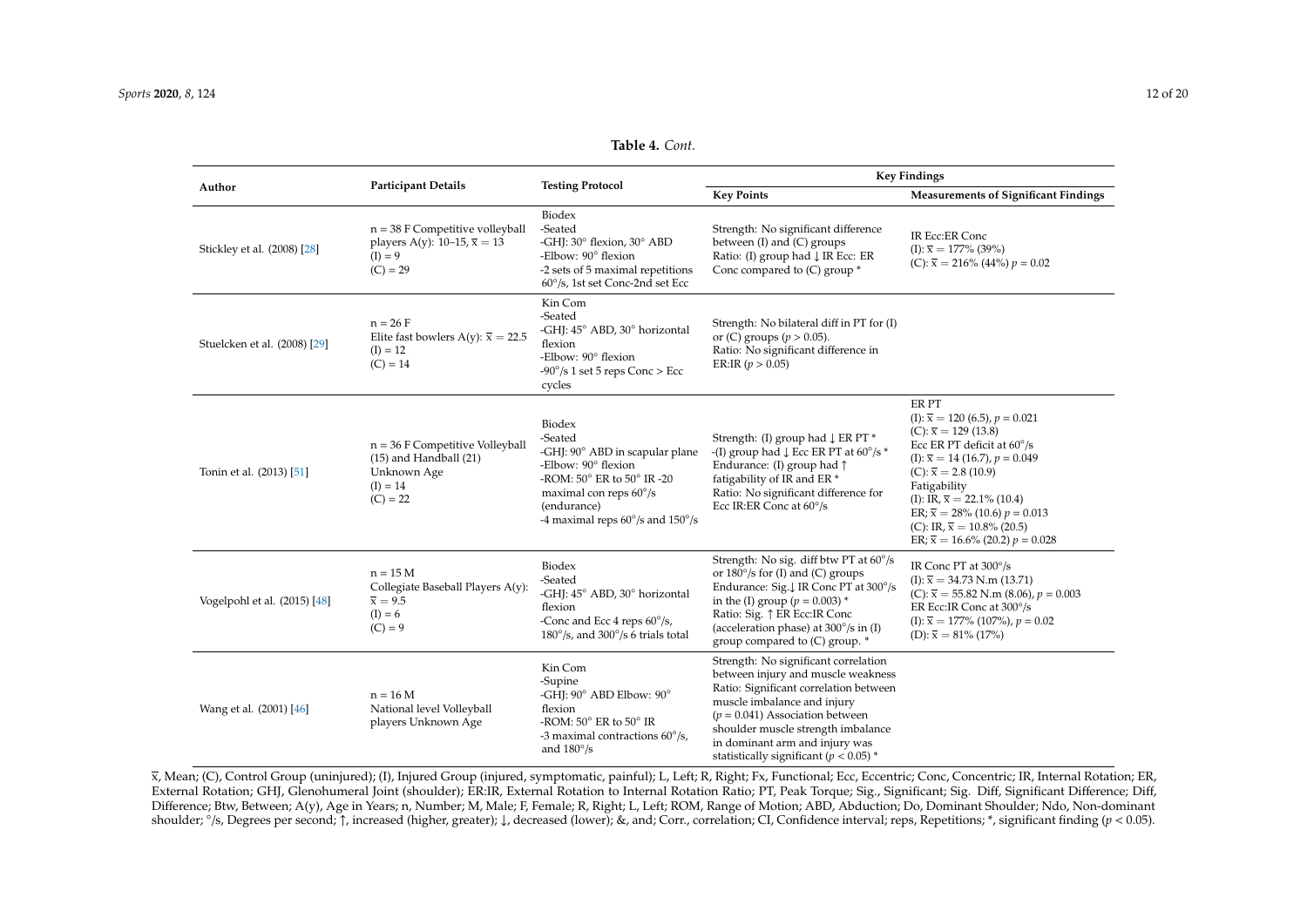<span id="page-12-0"></span>

| <b>Outcome Measured</b> | Effect $(+/-/=)$ [Article<br>Referencel                        | <b>Best Evidence Synthesis *</b> |
|-------------------------|----------------------------------------------------------------|----------------------------------|
| Strength (PT)           | $(+)$ [27,43,46,47]<br>$(-)$ [26]<br>$(=)$ [28,29,44,46,48-51] | Conflicting                      |
| Endurance               | $(+)$ [43,46,49]<br>$(=)$ [47,50]                              | Conflicting                      |
| Strength (PT) Ratio     | $(+)$ [27,28,50,51]<br>$(-)$ [44]<br>$(=)$ [26,29,43,45-48]    | Conflicting                      |
| Endurance Ratio         | $(+)$ [45,50]<br>$(-)$ [49]<br>$(=)$ [46,47]                   | Conflicting                      |

**Table 5.** Effects for each outcome measured.

+, positive finding-in favour of control group, −, positive finding-in favour of injured group, =, no difference between groups. *\** Conflicting evidence based on inconsistent findings in multiple studies (<75% of the studies reported consistent findings) [\[40\]](#page-18-14).

<span id="page-12-1"></span>

| Study                                |                 |           | Outcome     |              |
|--------------------------------------|-----------------|-----------|-------------|--------------|
| Author (Year) [Reference]            | <b>Strength</b> | Endurance | S: Ratio    | E: Ratio     |
| Cross Sectional                      | $+/-$           | $+/-$     | $+/-$       | $+/-$        |
| Mickevicius et al. (2016) [27]       | $+$             |           | $^{+}$      |              |
| Stickley et al. (2008) [28]          |                 |           | $+$         |              |
| Tonin et al. (2013) [43]             | $^{+}$          | $^{+}$    |             |              |
| Bak et al. (1997) [44]               |                 |           |             |              |
| Aginsky et al. (2004) [26]           |                 |           |             |              |
| Beach et al. (1992) [45]             |                 |           |             | $^{+}$       |
| Stuelcken et al. (2008) [29]         |                 |           |             |              |
| Best Evidence Synthesis <sup>*</sup> | Conflicting     | Limited   | Conflicting | Limited      |
| Prospective                          |                 |           |             |              |
| Forthomme et al. $(2018)$ [46]       |                 | $^{+}$    |             |              |
| Forthomme et al. (2013) [47]         | $^{+}$          |           |             |              |
| McDonough et al. (2016) [48]         |                 |           |             |              |
| Vogelpohl et al. (2015) [49]         |                 | $^{+}$    |             |              |
| Edouard et al. (2013) [50]           |                 |           | $^{+}$      | $\,{}^{+}\,$ |
| Wang et al. (2001) [51]              |                 |           | $+$         |              |
| Best Evidence Synthesis <sup>*</sup> | Limited         | Strong    | Strong      | Conflicting  |

| Table 6. Final summary of outcomes and effects. |  |
|-------------------------------------------------|--|
|-------------------------------------------------|--|

+, positive finding-in favour of the control group, −, positive finding-in favour of the injured group, \* Strong evidence based on two or more studies with high quality and by generally consistent findings in all studies. Moderate evidence based on one study with high quality and/or two or more studies with low quality, and by generally consistent findings in all studies (≥75%). Limited evidence based on only one study. Conflicting evidence based on inconsistent findings in multiple studies (<75% of the studies reported consistent findings) [\[39\]](#page-18-13).

When comparing outcomes from all 13 included articles regardless of type of study, the results showed inconsistent findings with overall conflicting evidence. After separating the two types of studies (prospective and cross-sectional) and excluding articles that did not meet an adequate participant size [\[42\]](#page-18-16), clearer overall findings were revealed and outlined below.

## 3.4.1. Cross-Sectional Studies

Seven studies in this review were cross-sectional [\[26](#page-18-2)[–29,](#page-18-3)[43–](#page-18-24)[45\]](#page-18-25). Six of the cross-sectional studies looked at strength as an outcome measure [\[26–](#page-18-2)[29](#page-18-3)[,43](#page-18-24)[,44\]](#page-18-27) and two of these articles found that strength measurements were higher in the uninjured group [\[27,](#page-18-28)[43\]](#page-18-24). One study found that strength was higher in the injured group [\[26\]](#page-18-2). Three studies discovered that there was not a significant difference between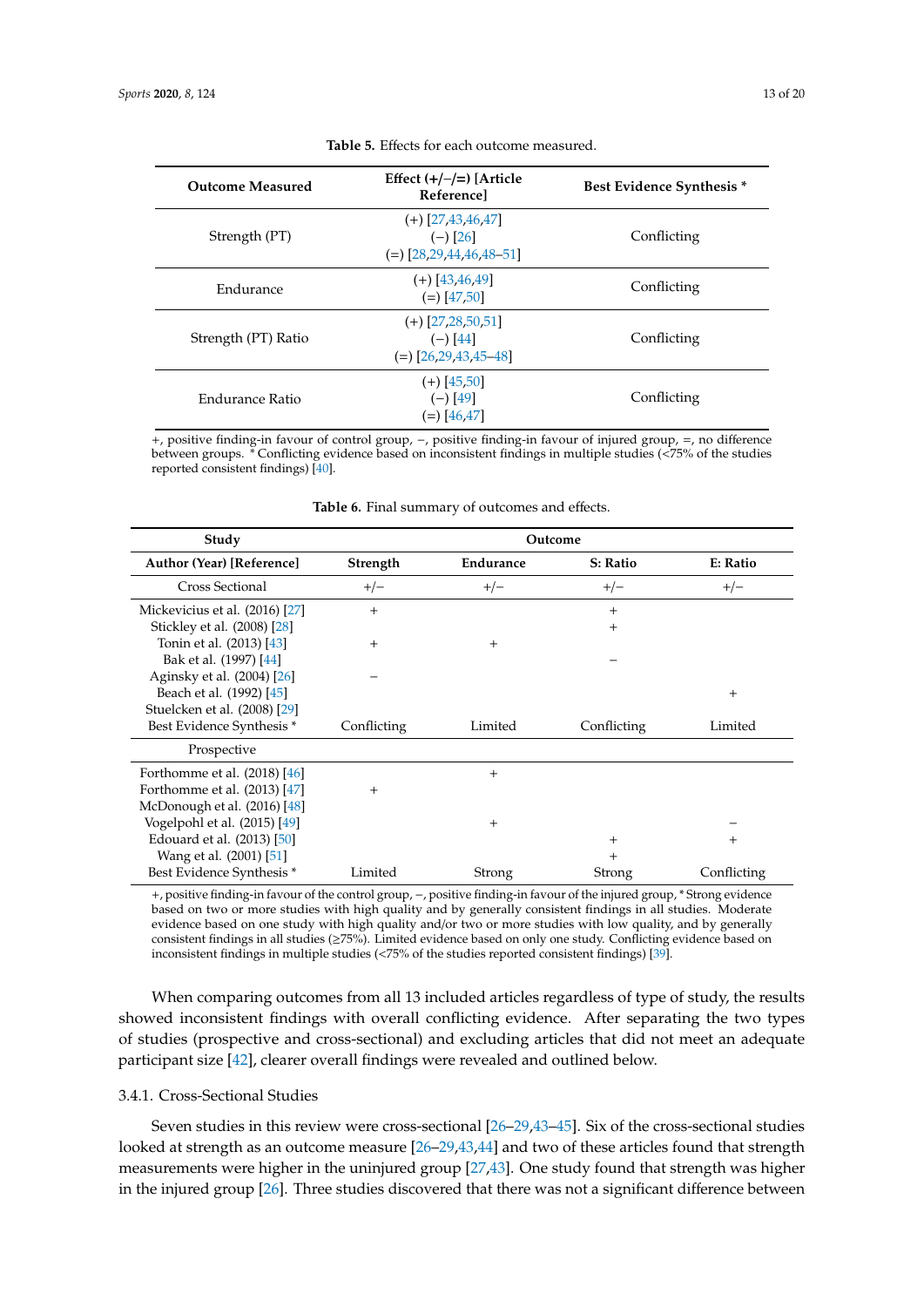the strength (PT) of injured and uninjured participants [\[28](#page-18-29)[,29](#page-18-3)[,44\]](#page-18-27). These findings are inconsistent and received a rating of conflicting evidence, according to the best evidence synthesis criteria [\[38,](#page-18-12)[39\]](#page-18-13). After discarding the articles that did not have significant findings and used small, non-justified sample sizes, three articles remained [\[26,](#page-18-2)[27](#page-18-28)[,43\]](#page-18-24). Of these, two good quality articles [\[27](#page-18-28)[,43\]](#page-18-24) found an association between a lack of strength and injury and one [\[26\]](#page-18-2) found that injured participants were stronger. However, this article was rated as lower quality (fair). Due to the lack of high-quality studies, it was difficult to draw any firm conclusions between the lack of strength and injury. Two of the cross-sectional studies indicated that there may be some inference that strength variations may be a precursor to an injury. However, it is difficult to draw a formal conclusion due to the lack of rigor in the study design.

Only one cross-sectional study observed endurance as an outcome measure [\[43\]](#page-18-24). This article was rated as 'good quality' and found that endurance was higher in the uninjured group, which means injured participants had significantly lower endurance measurements. Therefore, in the cross-sectional literature, there is limited evidence for low endurance measurements shown in participants with shoulder pain or injury.

All seven cross-sectional articles observed strength ratios as an outcome measure [\[26](#page-18-2)[–29,](#page-18-3)[43–](#page-18-24)[45\]](#page-18-25). Four articles found no significant difference between the strength ratios of injured and uninjured subjects [\[26](#page-18-2)[,29](#page-18-3)[,43](#page-18-24)[,45\]](#page-18-25). After removal of articles that did not meet criteria for significance and sample size, three good quality articles remained [\[27,](#page-18-28)[28](#page-18-29)[,44\]](#page-18-27). Two of these articles agreed that strength ratios were higher in uninjured subjects [\[27,](#page-18-28)[28\]](#page-18-29) and one article found that strength ratios were higher in the injured subjects [\[44\]](#page-18-27), which makes the results conflict.

Only one cross-sectional article noted endurance ratios as an outcome measure [\[45\]](#page-18-25). This study found that injured participants had lower endurance ratios (ER:IR). However, there is limited evidence for this as there was only one study. Overall, cross sectional articles only revealed limited and conflicting evidence with regard to whether isokinetic dynamometer measurements are associated with injury *x*.

## 3.4.2. Prospective Cohort Studies

Six studies in this review used a prospective cohort study design [\[46–](#page-18-26)[51\]](#page-19-9). When looking at all of these articles, there was conflicting evidence for all outcome measures (Table [5\)](#page-12-0). However, when disregarding articles who did not meet significant findings with a low sample size, clearer results were revealed.

Each of the six prospective studies reported on strength (PT) outcomes. Researchers compared PT results between the prospective studies and found that five of the six studies [\[46,](#page-18-26)[48](#page-19-5)[–51\]](#page-19-9) showed no difference between strength values for the participants who became injured during the following season and those who did not, whereas only one high quality study [\[47\]](#page-19-6) found an association between low PT and development of injury throughout the sporting season. This indicates that there is limited evidence for the association between PT and development of injury.

Four of the prospective studies [\[46](#page-18-26)[,47](#page-19-6)[,49](#page-19-8)[,50\]](#page-19-7) evaluated the ability of endurance to predict injury. Two articles showed no difference in measurements between the injured and uninjured [\[47,](#page-19-6)[50\]](#page-19-7). These findings are inconsistent, which indicates conflicting evidence overall (Table [5\)](#page-12-0). After discarding the evidence that does not meet the required number of participants for a valid outcome, two high quality studies remained [\[46,](#page-18-26)[49\]](#page-19-8). Both articles are consistent in showing an association between low endurance measurements and development of injury during the sporting season. Therefore, there is a strong level of evidence for low endurance measurements as a predictor of injury. This was particularly evident in the measurement of the IR movement.

Strength ratios were measured in five of the prospective studies [\[46–](#page-18-26)[48](#page-19-5)[,50](#page-19-7)[,51\]](#page-19-9). Three of the five articles agreed that PT ratio measurements were not different between athletes who became injured and the those who remained uninjured [\[46](#page-18-26)[–48\]](#page-19-5). Two high quality articles [\[50](#page-19-7)[,51\]](#page-19-9) showed that athletes with lower strength ratios became injured. Therefore, there is strong evidence in this review that a low strength ratio is correlated with developing a shoulder injury.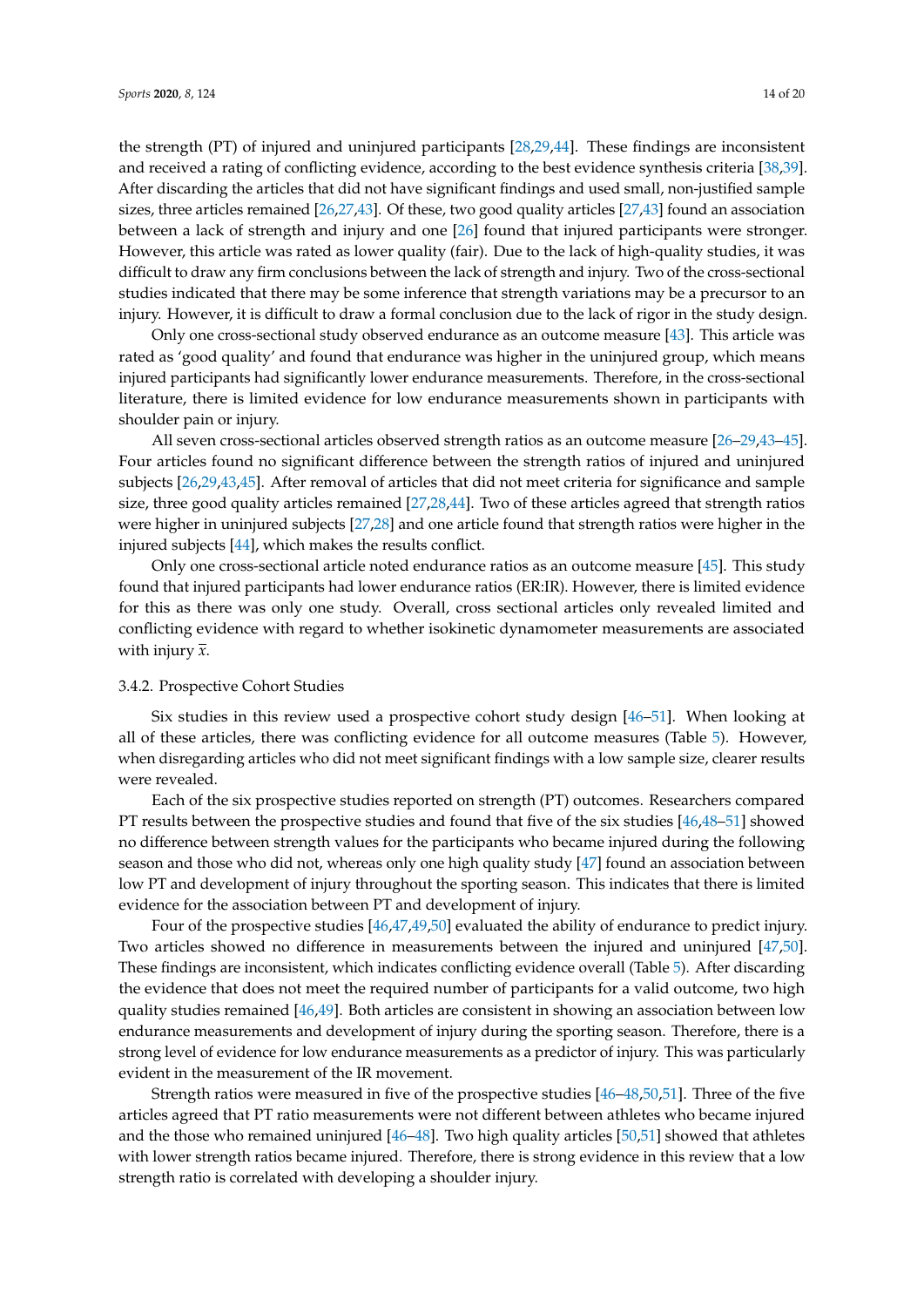Endurance ratios were only measured by four prospective articles [\[46,](#page-18-26)[47,](#page-19-6)[49,](#page-19-8)[50\]](#page-19-7) in which all had conflicting results. After removal of two articles [\[46](#page-18-26)[,47\]](#page-19-6) due to having a low number of participants, two high quality articles [\[49,](#page-19-8)[50\]](#page-19-7) remained, which showed that high endurance ratios were associated with injury. Due to the conflict in results, there are conflicting results for endurance ratios in this review.

Overall, the high-quality prospective literature has revealed strong evidence that athletes with reduced IR endurance and/or strength ratios develop a shoulder injury throughout the subsequent season (Table [6\)](#page-12-1). Refer to Table [4](#page-11-0) for details on these measurements.

Table [5](#page-12-0) outlines the effects shown in each article for each of the outcomes measured, and their overall best evidence synthesis rating. It is an overarching picture of the research and does not differentiate between cross-sectional or prospective cohort studies nor does it consider effects that did not meet statistical significance, according to Hsieh's [\[42\]](#page-18-16) guidelines. A positive finding indicates that low measurements in that area were associated with injury. For ratios, a positive finding indicates that the non-injured group had a higher ratio.

Table [6](#page-12-1) compares the results after separating cross-sectional and prospective cohort studies after the removal of non-significant findings in articles that did not reach the participant requirement outlined by Hsieh [\[42\]](#page-18-16). This simplistic view makes it easier to view the statistically significant evidence and the relationships between the studies.

## **4. Discussion**

This was the first systematic review using isokinetic dynamometry measurements of IR and ER to predict shoulder injury in overhead athletes. Included in this review are 13 studies, six prospective studies, and seven cross-sectional studies. The findings of this study may help guide rehabilitation professionals working with overhead athletes on injury prevention methods for the shoulder. Best evidence synthesis of all articles revealed conflicting results. However, following removal of studies with low sample sizes and further pooling into the higher quality prospective studies only, strong evidence for isokinetic measurements of low endurance and low strength ratios as an injury predictor were shown.

Cross-sectional studies provide limited evidence since they only compare measurements between injured and uninjured subjects at a single point in time. This makes it unclear as to whether low outputs in the injured groups are due to having pain or injury resulting in apprehension during testing rather than having a genuine weakness. In contrast, prospective studies have a follow-up with the participants after a period to determine if having a low output led to the development of an injury at a later date.

In this review, the prospective research showed strong evidence that lower endurance measurements for IR and low strength ratios were indicative of developing a shoulder injury. A possible explanation for this finding is that the shoulder is the most mobile joint in the entire body and, consequently, lacks bone stability, which makes it a relatively weak joint compared to other ball-and-socket joints, such as the hip. The shoulder allows a full 360◦ range of motion, which is a necessary functional mobility in most overhead sports. The stability and integrity of the joint is reliant upon ligaments, the rotator cuff, and other supporting muscles [\[52\]](#page-19-10). It may be for this reason that, as the IR muscles fatigue due to low endurance, this process results in an increased load on the joint [\[52\]](#page-19-10). Similarly, this may explain why having a low strength ratio, likely due to a large difference between the strength between IR and ER movements, may result in an imbalance and predispose the joint to an injury.

#### *4.1. Quality of Included Studies*

The previously described quality scoring system presented in Table [2](#page-6-0) displays that of the 13 included studies, only two [\[26,](#page-18-2)[44\]](#page-18-27) were scored 'fair.' The remaining 11 were scored as having 'good' methodological quality. The main area of concern within the methodological quality of included literature was in the justification of sample size [\[26](#page-18-2)[–29](#page-18-3)[,43–](#page-18-24)[45](#page-18-25)[,53\]](#page-19-11) and, thus, articles not meeting an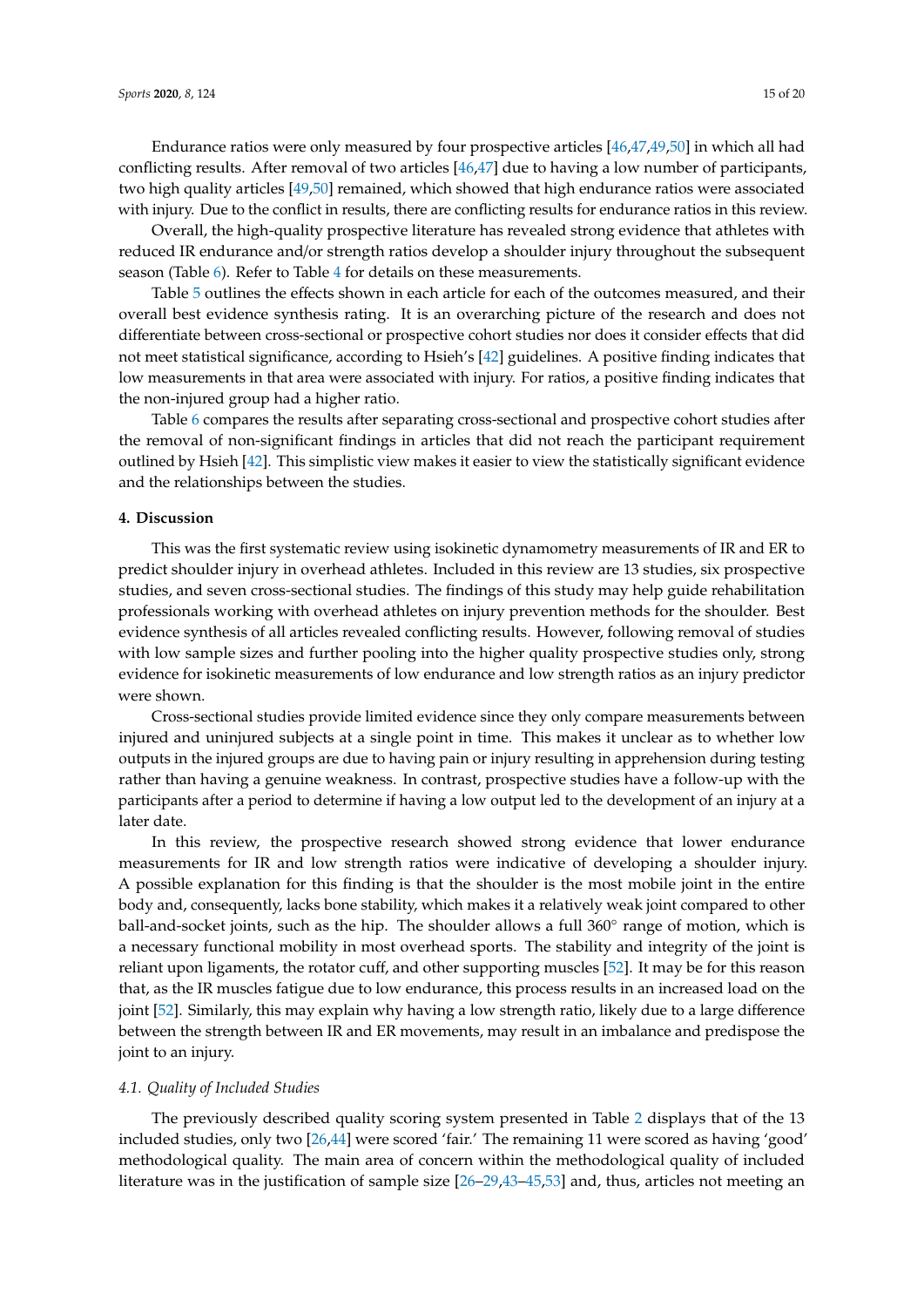adequate sample size, as described in Section [2.8](#page-5-0) Assessment of Sample Size, were excluded from the final review (Table [6\)](#page-12-1). Other concerns in methodological quality of the included articles were primarily in the detail of the testing position [\[27](#page-18-28)[,43](#page-18-24)[,44\]](#page-18-27) and confounding factors [\[48,](#page-19-5)[49,](#page-19-8)[51\]](#page-19-9) (including not reporting the number of repetitions in testing).

## *4.2. Predictive Value of Isokinetic Dynamometry*

Currently, there is only one previous systematic review [\[54\]](#page-19-12) testing the predictive value of isokinetic dynamometry, which was done in the lower limb. The present study reveals strong evidence from prospective studies for isokinetic dynamometry measurements of IR endurance to predict in-season injury. This is inconsistent with Green et al.'s [\[54\]](#page-19-12) systematic review on the lower limb, which found no predictive ability of isokinetic measurements. This shows low hamstrings and quadriceps' strength and association with developing an injury. These inconsistencies may be attributable to the low sample sizes, difference in machine protocols, and difference in the joint or different demands of individual sports.

#### *4.3. Strengths and Limitations*

This review was limited by the availability of prospective literature and large sample sizes. Grey literature was excluded, which may increase the risk of publication bias [\[55\]](#page-19-13). Non-English studies were not included, which may have excluded high quality/relevant studies. The exclusion of handheld dynamometry may have influenced the publication bias. However, the aim of the study was made specific to isokinetic dynamometry. Hand-held dynamometry was previously studied by Furness et al. [\[22\]](#page-17-18) and did not measure endurance or through range movement, which is more specific to sport.

Another potential limitation is that only significant findings were reported. Consequently, insignificant findings were not broadly discussed when included in this review. A quality assessment was done using a modified AXIS and modified CASP in which both do not have scoring systems to grade study quality. Therefore, one was developed for this review [\[36\]](#page-18-10). This could result in quality differences between other studies/reviews but was deemed necessary for standardising results and preventing selector bias. This review included cross-sectional studies, which was necessary due the limited amount of prospective literature on this topic. However, the results were split by study type with prospective literature being of higher quality. Data has been pooled based on study type to differentiate between the quality of evidence and to separate an association with injury from a potential predictor of injury. The inclusion of cross-sectional literature could be considered a limitation with regard to the aim of this study because they are of lower methodological quality and do not provide predictive ability. Looking at already injured athletes makes it difficult to ascertain if the cause of lower outputs are due to having pain or injury prior to initial testing. Given the higher level of evidence, results of the prospective studies were more highly considered in this review.

It also needs to be noted that, while cohort studies are used to determine predictors/risk factors of an injury, the exact mechanism is unable to be determined. Within this literature review, studies were selected where strength measures were conducted prior to a shoulder injury. The exact mechanism that resulted in the shoulder injury was directly related to the specific sport or training for that sport. For example, a volleyball athlete with a low IR isokinetic measure injures their shoulder by spiking the ball. In this case, the low IR isokinetic measure is the risk factor or predictor, while spiking the ball is the mechanism of injury.

Furthermore, this review included a variety of included sports reducing the review's external validity to a single sport. An additional limitation is the confounding variables specific to training, playing, and conditioning that participants were exposed to within the included individual studies. Readers of this paper should be mindful of this limitation when generalising the results beyond this review.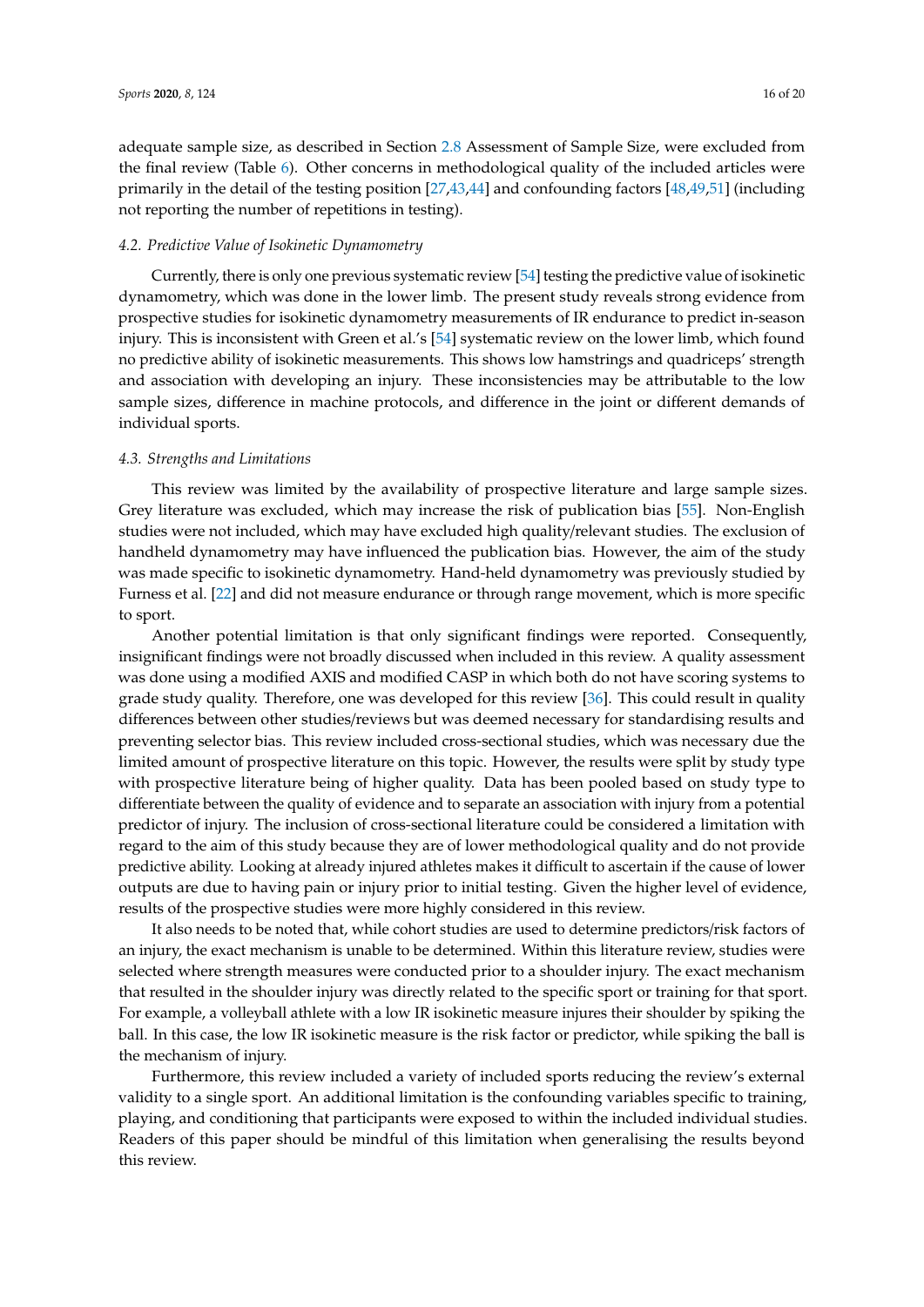An additional limitation to both study inclusion and comparison is the variability in the methods in which IR and ER were assessed. For example, the seat setting, shoulder positioning, and movements (eccentric and/or concentric) isokinetic speeds were not always specified or varied between studies. The nature of the variability in the included studies (sports) dictated the type of analysis but did not limit the ability to compare and synthesize the data. Whereby a meta-analysis was not possible, a best evidence synthesis was possible to provide recommendations on the strength of evidence.

Researchers were not able to conduct a meta-analysis due to heterogeneity of the included studies. The studies used a variety of measurements, settings, speeds, positioning, and warm-up protocols, which could affect outcomes and may be the reason why conflicting results were found. Researchers recommend future studies to follow uniform procedures and set-ups. Studies should also be more detailed in reporting their methods, including following a uniform procedure and the addition of consistently reporting chair angle and repetitions. This literature review has affirmed the need for more high-quality research to assess the predictability of isokinetic dynamometry in sports.

Strengths of this systematic review include the systematic approach employed and the rigorous methodology followed, using the PRISMA statement [\[31\]](#page-18-5). Additionally, two independent reviewers utilized the CASP and AXIS appraisal tools, which followed a high-quality assessment of methodological quality.

## *4.4. Implications for Future Research*

The findings of this study can assist in determining what factors need to be accounted for when using isokinetic dynamometry testing to ensure high quality test-retest reliability. Baseline testing of individual sports will provide profiles of players/cohorts and ultimately determine thresholds for injury. At this stage, more research is needed in individual sporting populations using prospective cohort designs.

## **5. Conclusions**

In conclusion, this review found a limited number of studies surrounding isokinetic dynamometry measurements of shoulder IR and ER in association with injury in overhead athletes specific to the research aim and most with limited sample sizes. When looking at the prospective studies, endurance scores and strength ratios were predictive of injury. Due to the conflicting results found in this review, more research in this area is needed to clarify findings. Notably, in the available prospective literature, isokinetic dynamometry measurements of IR endurance and strength ratios showed strong predictive ability for injury. Based on the paucity in high quality prospective studies, further research should place a focus on standardization of participant seat positioning (back rest, pan, and rotation angles), further specification on rest intervals, and predetermined outcome measures that would serve to improve the rigour of future studies. Future research should focus on establishing norms for each sport with a large sample size and conducting prospective studies to determine if isokinetic dynamometry measurements of shoulder rotation do predict injury in upper limb dominant sports.

**Author Contributions:** Conceptualization, J.F., A.B., and K.C. Data curation, A.B. and K.C. Formal analysis, A.B. and K.C. Methodology, A.B., K.C., V.S., and J.F. Project administration, A.B. and K.C. Supervision, J.F., K.K.-S., V.S., and M.C. Writing—original draft, A.B. and K.C. Writing—review & editing, A.B., K.C., J.F., K.K.-S., V.S., and M.C. All authors have read and agreed to the published version of the manuscript.

**Funding:** This research received no external funding.

**Conflicts of Interest:** The authors declare no conflict of interest.

#### **References**

<span id="page-16-0"></span>1. Osternig, L.R. Isokinetic dynamometry: Implications for muscle testing and rehabilitation. *Exerc. Sport Sci. Rev.* **1986**, *14*, 45–80. [\[CrossRef\]](http://dx.doi.org/10.1249/00003677-198600140-00005) [\[PubMed\]](http://www.ncbi.nlm.nih.gov/pubmed/3525192)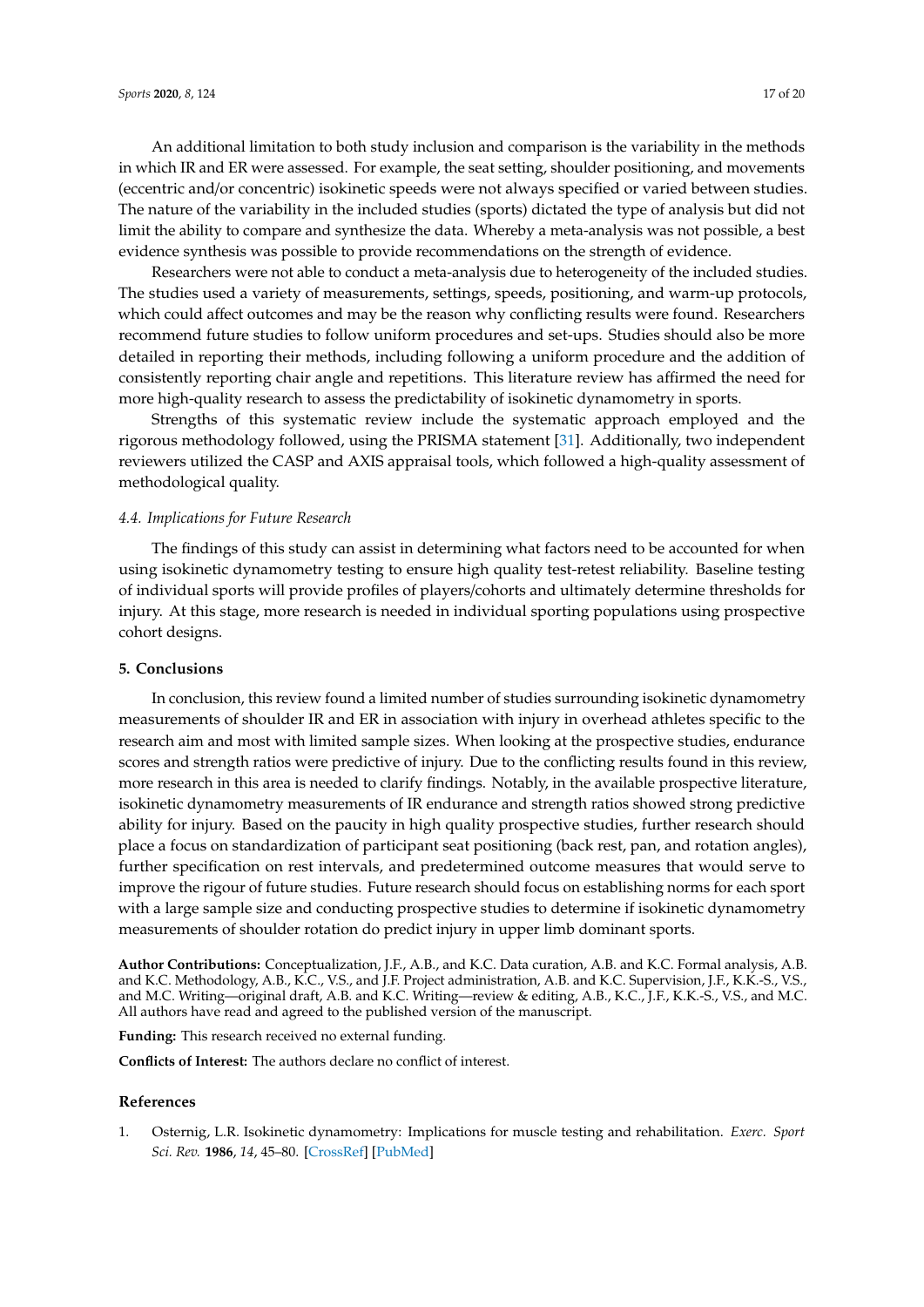- <span id="page-17-0"></span>2. Berry, M.J.; Dvir, Z. Isokinetics: Muscle Testing, Interpretation, and Clinical Applications. *Med. Sci. Sports Exerc.* **1995**, *27*, 1709. [\[CrossRef\]](http://dx.doi.org/10.1249/00005768-199512000-00020)
- <span id="page-17-1"></span>3. Croisier, J.L.; Ganteaume, S.; Binet, J.; Genty, M.; Ferret, J.M. Strength imbalances and prevention of hamstring injury in professional soccer players: A prospective study. *Am. J. Sports Med.* **2008**, *36*, 1469–1475. [\[CrossRef\]](http://dx.doi.org/10.1177/0363546508316764) [\[PubMed\]](http://www.ncbi.nlm.nih.gov/pubmed/18448578)
- <span id="page-17-2"></span>4. Pua, Y.H.; Bryant, A.L.; Steele, J.R.; Newton, R.U.; Wrigley, T.V. Isokinetic dynamometry in anterior cruciate ligament injury and reconstruction. *Ann. Acad. Med. Singapore* **2008**, *37*, 330–340. [\[PubMed\]](http://www.ncbi.nlm.nih.gov/pubmed/18461219)
- <span id="page-17-3"></span>5. Zuzgina, O.; Wdowski, M. Asymmetry of dominant and non-dominant shoulders in university level men and women volleyball players. *Hum. Mov.* **2019**, *20*, 19–27. [\[CrossRef\]](http://dx.doi.org/10.5114/hm.2019.85095)
- 6. Zusa, A.; Lanka, J.; Cupriks, L.; Dravniece, I. A Descriptive Profile of Isometric Muscle Strength and Muscle Strength Imbalance in Young Tennis Players. *Balt. J. Sport Health Sci.* **2015**, *4*, 54–61. [\[CrossRef\]](http://dx.doi.org/10.33607/bjshs.v4i99.103)
- <span id="page-17-4"></span>7. Harput, G.; Guney, H.; Toprak, U.; Kaya, T.; Colakoglu, F.F.; Baltaci, G. Shoulder-Rotator Strength, Range of Motion, and Acromiohumeral Distance in Asymptomatic Adolescent Volleyball Attackers. *J. Athl. Train.* **2016**, *51*, 733–738. [\[CrossRef\]](http://dx.doi.org/10.4085/1062-6050-51.12.04)
- <span id="page-17-5"></span>8. Haines, M.R. Differences in Glenohumeral Joint Rotation and Peak Power Output Between Super League and Championship Rugby League Players. *J. Strength Cond. Res.* **2018**, *32*, 1685–1691. [\[CrossRef\]](http://dx.doi.org/10.1519/JSC.0000000000002029)
- <span id="page-17-6"></span>9. Sliwowski, R.; Grygorowicz, M.; Hojszyk, R.; Jadczak, L. The isokinetic strength profile of elite soccer players according to playing position. *PLoS ONE* **2017**, *12*, e0182177. [\[CrossRef\]](http://dx.doi.org/10.1371/journal.pone.0182177)
- <span id="page-17-7"></span>10. Haines, M.R.; Fish, M.; O'Sullivan, D. Seasonal changes in glenohumeral joint isokinetic strength in professional rugby league players. *Phys. Sport* **2019**, *39*, 32–37. [\[CrossRef\]](http://dx.doi.org/10.1016/j.ptsp.2019.06.005)
- <span id="page-17-8"></span>11. Ebert, J.R.; Webster, K.E.; Edwards, P.K.; Joss, B.K.; D'Alessandro, P.; Janes, G.; Annear, P. Current perspectives of Australian therapists on rehabilitation and return to sport after anterior cruciate ligament reconstruction: A survey. *Phys. Sport* **2019**, *35*, 139–145. [\[CrossRef\]](http://dx.doi.org/10.1016/j.ptsp.2018.12.004) [\[PubMed\]](http://www.ncbi.nlm.nih.gov/pubmed/30557764)
- <span id="page-17-9"></span>12. O'Malley, E.; Richter, C.; King, E.; Strike, S.; Moran, K.; Franklyn-Miller, A.; Moran, R. Countermovement Jump and Isokinetic Dynamometry as Measures of Rehabilitation Status After Anterior Cruciate Ligament Reconstruction. *J. Athl. Train.* **2018**, *53*, 687–695. [\[CrossRef\]](http://dx.doi.org/10.4085/1062-6050-480-16) [\[PubMed\]](http://www.ncbi.nlm.nih.gov/pubmed/30109947)
- <span id="page-17-10"></span>13. Hickey, J.T.; Timmins, R.G.; Maniar, N.; Williams, M.D.; Opar, D.A. Criteria for Progressing Rehabilitation and Determining Return-to-Play Clearance Following Hamstring Strain Injury: A Systematic Review. *Sports Med.* **2017**, *47*, 1375–1387. [\[CrossRef\]](http://dx.doi.org/10.1007/s40279-016-0667-x) [\[PubMed\]](http://www.ncbi.nlm.nih.gov/pubmed/28035586)
- <span id="page-17-11"></span>14. Thomas, C.; Comfort, P.; Dos'Santos, T.; Jones, P.A. Determining Bilateral Strength Imbalances in Youth Basketball Athletes. *Int. J. Sports Med.* **2017**, *38*, 683–690. [\[CrossRef\]](http://dx.doi.org/10.1055/s-0043-112340)
- <span id="page-17-12"></span>15. Walker, S.W.; Couch, W.H.; Boester, G.A.; Sprowl, D.W. Isokinetic strength of the shoulder after repair of a torn rotator cuff. *J. Bone Jt. Surg. Am.* **1987**, *69*, 1041–1044. [\[CrossRef\]](http://dx.doi.org/10.2106/00004623-198769070-00012)
- 16. Bigoni, M.; Gorla, M.; Guerrasio, S.; Brignoli, A.; Cossio, A.; Grillo, P.; Marinoni, E.C. Shoulder evaluation with isokinetic strength testing after arthroscopic rotator cuff repairs. *J. Shoulder Elb. Surg.* **2009**, *18*, 178–183. [\[CrossRef\]](http://dx.doi.org/10.1016/j.jse.2008.09.002)
- <span id="page-17-13"></span>17. Batalha, N.; Paixão, C.; Silva, A.J.; Costa, M.J.; Mullen, J.; Barbosa, T.M. The Effectiveness of a Dry-Land Shoulder Rotators Strength Training Program in Injury Prevention in Competitive Swimmers. *J. Hum. Kinet.* **2020**, *71*, 11–20. [\[CrossRef\]](http://dx.doi.org/10.2478/hukin-2019-0093)
- <span id="page-17-14"></span>18. Bahr, R.; Reeser, J.C. Injuries among world-class professional beach volleyball players. The Federation Internationale de Volleyball beach volleyball injury study. *Am. J. Sports Med.* **2003**, *31*, 119–125. [\[CrossRef\]](http://dx.doi.org/10.1177/03635465030310010401)
- <span id="page-17-16"></span>19. Moller, M.; Attermann, J.; Myklebust, G.; Wedderkopp, N. Injury risk in Danish youth and senior elite handball using a new SMS text messages approach. *Br. J. Sports Med.* **2012**, *46*, 531–537. [\[CrossRef\]](http://dx.doi.org/10.1136/bjsports-2012-091022)
- <span id="page-17-15"></span>20. Verhagen, E.A.; Van der Beek, A.J.; Bouter, L.M.; Bahr, R.M.; Van Mechelen, W. A one season prospective cohort study of volleyball injuries. *Br. J. Sports Med.* **2004**, *38*, 477–481. [\[CrossRef\]](http://dx.doi.org/10.1136/bjsm.2003.005785)
- <span id="page-17-17"></span>21. Wolf, B.R.; Ebinger, A.E.; Lawler, M.P.; Britton, C.L. Injury patterns in Division I collegiate swimming. *Am. J. Sports Med.* **2009**, *37*, 2037–2042. [\[CrossRef\]](http://dx.doi.org/10.1177/0363546509339364) [\[PubMed\]](http://www.ncbi.nlm.nih.gov/pubmed/19633232)
- <span id="page-17-18"></span>22. Furness, J.; Hing, W.; Walsh, J.; Abbott, A.; Sheppard, J.M.; Climstein, M. Acute injuries in recreational and competitive surfers: Incidence, severity, location, type, and mechanism. *Am. J. Sports Med.* **2015**, *43*, 1246–1254. [\[CrossRef\]](http://dx.doi.org/10.1177/0363546514567062) [\[PubMed\]](http://www.ncbi.nlm.nih.gov/pubmed/25646362)
- <span id="page-17-19"></span>23. Bonza, J.E.; Fields, S.K.; Yard, E.E.; Dawn Comstock, R. Shoulder injuries among United States high school athletes during the 2005–2006 and 2006–2007 school years. *J. Athl. Train.* **2009**, *44*, 76–83. [\[CrossRef\]](http://dx.doi.org/10.4085/1062-6050-44.1.76) [\[PubMed\]](http://www.ncbi.nlm.nih.gov/pubmed/19180222)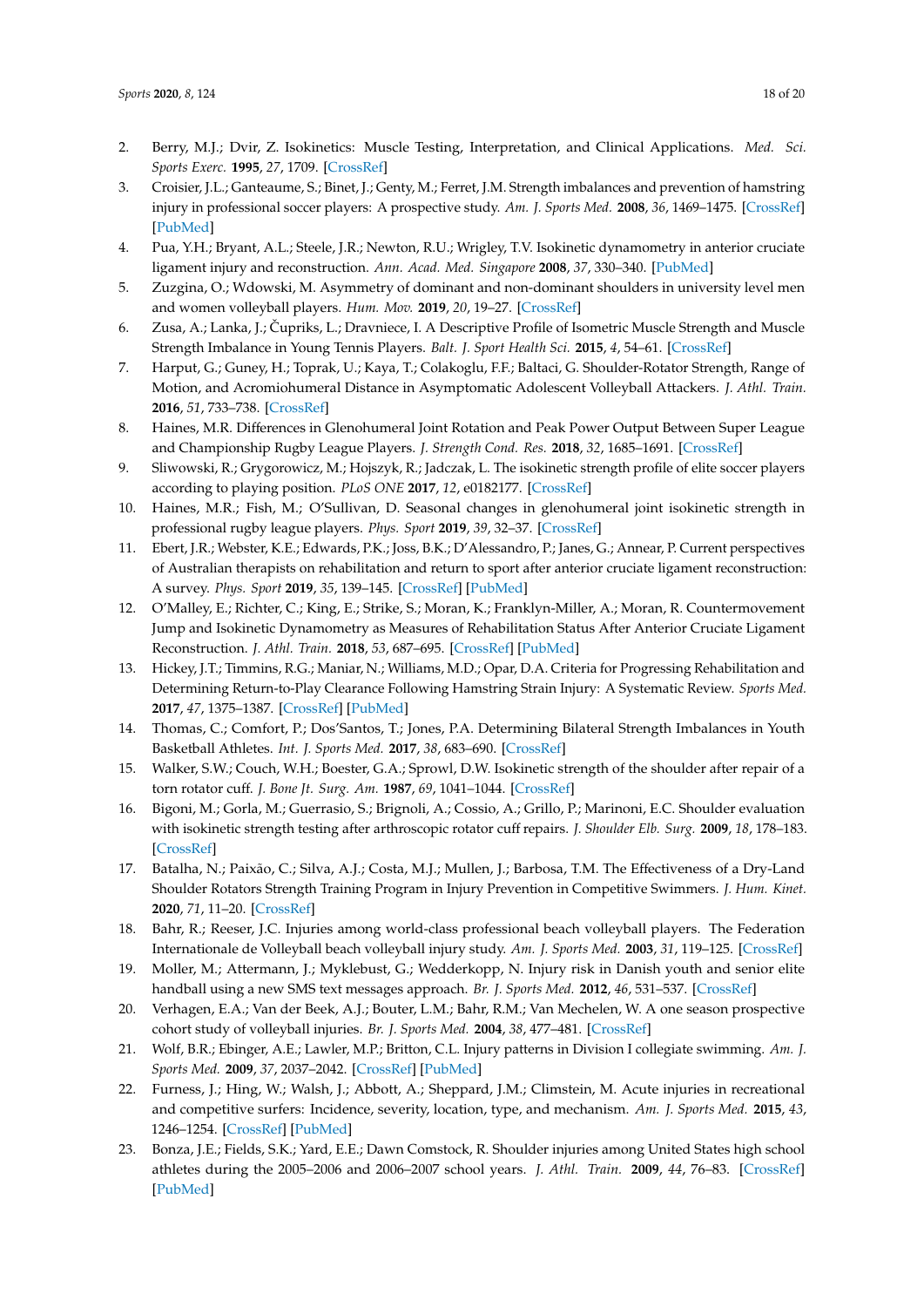- <span id="page-18-22"></span><span id="page-18-21"></span><span id="page-18-18"></span><span id="page-18-17"></span><span id="page-18-0"></span>24. Makhni, E.C.; Lee, R.W.; Nwosu, E.O.; Steinhaus, M.E.; Ahmad, C.S. Return to competition, re-injury, and impact on performance of preseason shoulder injuries in Major League Baseball pitchers. *Phys. Sports Med.* **2015**, *43*, 300–306. [\[CrossRef\]](http://dx.doi.org/10.1080/00913847.2015.1050952)
- <span id="page-18-1"></span>25. Bennell, K.; Wajswelner, H.; Lew, P.; Schall-Riaucour, A.; Leslie, S.; Plant, D.; Cirone, J. Isokinetic strength testing does not predict hamstring injury in Australian Rules footballers. *Br. J. Sports Med.* **1998**, *32*, 309–314. [\[CrossRef\]](http://dx.doi.org/10.1136/bjsm.32.4.309) [\[PubMed\]](http://www.ncbi.nlm.nih.gov/pubmed/9865403)
- <span id="page-18-2"></span>26. Aginsky, K. Shoulder injuries in provincial male fast bowlers–predisposing factors. *S. Afr. Sports Med. Assoc.* **2004**, *16*, 25. [\[CrossRef\]](http://dx.doi.org/10.17159/2078-516X/2004/v16i1a190)
- <span id="page-18-28"></span>27. Mickevicius, M.; Rutkauskas, S.; Sipaviciene, S.; Skurvydas, A.; Jurimae, J.; Degens, H.; Kamandulis, S. Absence of Bilateral Differences in Child Baseball Players with Throwing-related Pain. *Int. J. Sports Med.* **2016**, *37*, 952–957. [\[CrossRef\]](http://dx.doi.org/10.1055/s-0042-106297)
- <span id="page-18-29"></span>28. Stickley, C.D.; Hetzler, R.K.; Freemyer, B.G.; Kimura, I.F. Isokinetic peak torque ratios and shoulder injury history in adolescent female volleyball athletes. *J. Athl. Train.* **2008**, *43*, 571–577. [\[CrossRef\]](http://dx.doi.org/10.4085/1062-6050-43.6.571)
- <span id="page-18-3"></span>29. Stuelcken, M.C.; Ginn, K.A.; Sinclair, P.J. Shoulder strength and range of motion in elite female cricket fast bowlers with and without a history of shoulder pain. *J. Sci. Med. Sport* **2008**, *11*, 575–580. [\[CrossRef\]](http://dx.doi.org/10.1016/j.jsams.2007.06.007)
- <span id="page-18-4"></span>30. Asker, M.; Brooke, H.L.; Walden, M.; Tranaeus, U.; Johansson, F.; Skillgate, E.; Holm, L.W. Risk factors for, and prevention of, shoulder injuries in overhead sports: A systematic review with best-evidence synthesis. *Br. J. Sports Med.* **2018**, *52*, 1312–1319. [\[CrossRef\]](http://dx.doi.org/10.1136/bjsports-2017-098254)
- <span id="page-18-5"></span>31. Moher, D.; Liberati, A.; Tetzlaff, J.; Altman, D.G. Preferred reporting items for systematic reviews and meta-analyses: The PRISMA statement. *PLoS Med.* **2009**, *6*, e1000097. [\[CrossRef\]](http://dx.doi.org/10.1371/journal.pmed.1000097) [\[PubMed\]](http://www.ncbi.nlm.nih.gov/pubmed/19621072)
- <span id="page-18-6"></span>32. Tricco, A.C.; Tetzlaff, J.; Sampson, M.; Fergusson, D.; Cogo, E.; Horsley, T.; Moher, D. Few systematic reviews exist documenting the extent of bias: A systematic review. *J. Clin. Epidemiol.* **2008**, *61*, 422–434. [\[CrossRef\]](http://dx.doi.org/10.1016/j.jclinepi.2007.10.017) [\[PubMed\]](http://www.ncbi.nlm.nih.gov/pubmed/18394534)
- <span id="page-18-19"></span><span id="page-18-7"></span>33. CASP. CASP Appraisial Checklist. Available online: https://casp-uk.net/[casp-tools-checklists](https://casp-uk.net/casp-tools-checklists/)/ (accessed on 9 September 2019).
- <span id="page-18-8"></span>34. Downes, M.J.; Brennan, M.L.; Williams, H.C.; Dean, R.S. Development of a critical appraisal tool to assess the quality of cross-sectional studies (AXIS). *BMJ Open* **2016**, *6*, e011458. [\[CrossRef\]](http://dx.doi.org/10.1136/bmjopen-2016-011458) [\[PubMed\]](http://www.ncbi.nlm.nih.gov/pubmed/27932337)
- <span id="page-18-20"></span><span id="page-18-9"></span>35. McArthur, K.; Jorgensen, D.; Climstein, M.; Furness, J. Epidemiology of Acute Injuries in Surfing: Type, Location, Mechanism, Severity, and Incidence: A Systematic Review. *Sports* **2020**, *8*, 25. [\[CrossRef\]](http://dx.doi.org/10.3390/sports8020025)
- <span id="page-18-10"></span>36. Matthews, W.; Ellis, R.; Furness, J.; Hing, W. Classification of Tendon Matrix Change Using Ultrasound Imaging: A Systematic Review and Meta-analysis. *Ultrasound Med. Biol.* **2018**, *44*, 2059–2080. [\[CrossRef\]](http://dx.doi.org/10.1016/j.ultrasmedbio.2018.05.022) [\[PubMed\]](http://www.ncbi.nlm.nih.gov/pubmed/30007477)
- <span id="page-18-23"></span><span id="page-18-11"></span>37. Kennelly, J. *Reducing Racial*/*Ethnic Disparities in Reproductive and Perinatal Outcomes*; Springer: Boston, MA, USA, 2011; pp. 7–19.
- <span id="page-18-12"></span>38. NHMRC. *NHMRC Additional Levels of Evidence and Grades for Recommendations for Developers of Guidelines*; Australian Government NHMRD: Canberra, Australia, 2009.
- <span id="page-18-13"></span>39. NHMRC. *How to Use the Evidence: Assessment and Application of Scientific Evidence*; NHMRC, Ed.; Biotext: Canberra, Australia, 2000.
- <span id="page-18-14"></span>40. Van Tulder, M.; Furlan, A.; Bombardier, C.; Bouter, L. Updated method guidelines for systematic reviews in the cochrane collaboration back review group. *Spine* **2003**, *28*, 1290–1299. [\[CrossRef\]](http://dx.doi.org/10.1097/01.BRS.0000065484.95996.AF)
- <span id="page-18-15"></span>41. Reurink, G.; Goudswaard, G.J.; Tol, J.L.; Verhaar, J.A.; Weir, A.; Moen, M.H. Therapeutic interventions for acute hamstring injuries: A systematic review. *Br. J. Sports Med.* **2012**, *46*, 103–109. [\[CrossRef\]](http://dx.doi.org/10.1136/bjsports-2011-090447)
- <span id="page-18-16"></span>42. Hsieh, F.Y. Sample size tables for logistic regression. *Stat. Med.* **1989**, *8*, 795–802. [\[CrossRef\]](http://dx.doi.org/10.1002/sim.4780080704)
- <span id="page-18-24"></span>43. Tonin, K.; Strazar, K.; Burger, H.; Vidmar, G. Adaptive changes in the dominant shoulders of female professional overhead athletes: Mutual association and relation to shoulder injury. *Int. J. Rehabil. Res.* **2013**, *36*, 228–235. [\[CrossRef\]](http://dx.doi.org/10.1097/MRR.0b013e32835d0b87)
- <span id="page-18-27"></span>44. Bak, K.; Magnusson, S.P. Shoulder strength and range of motion in symptomatic and pain-free elite swimmers. *Am. J. Sports Med.* **1997**, *25*, 454–459. [\[CrossRef\]](http://dx.doi.org/10.1177/036354659702500407)
- <span id="page-18-25"></span>45. Beach, M.L.; Whitney, S.L.; Dickoff-Hoffman, S. Relationship of shoulder flexibility, strength, and endurance to shoulder pain in competitive swimmers. *J. Orthop. Sports Phys.* **1992**, *16*, 262–268. [\[CrossRef\]](http://dx.doi.org/10.2519/jospt.1992.16.6.262) [\[PubMed\]](http://www.ncbi.nlm.nih.gov/pubmed/18796745)
- <span id="page-18-26"></span>46. Forthomme, B.; Croisier, J.L.; Delvaux, F.; Kaux, J.F.; Crielaard, J.M.; Gleizes-Cervera, S. Preseason Strength Assessment of the Rotator Muscles and Shoulder Injury in Handball Players. *J. Athl. Train.* **2018**, *53*, 174–180. [\[CrossRef\]](http://dx.doi.org/10.4085/1062-6050-216-16) [\[PubMed\]](http://www.ncbi.nlm.nih.gov/pubmed/29341794)